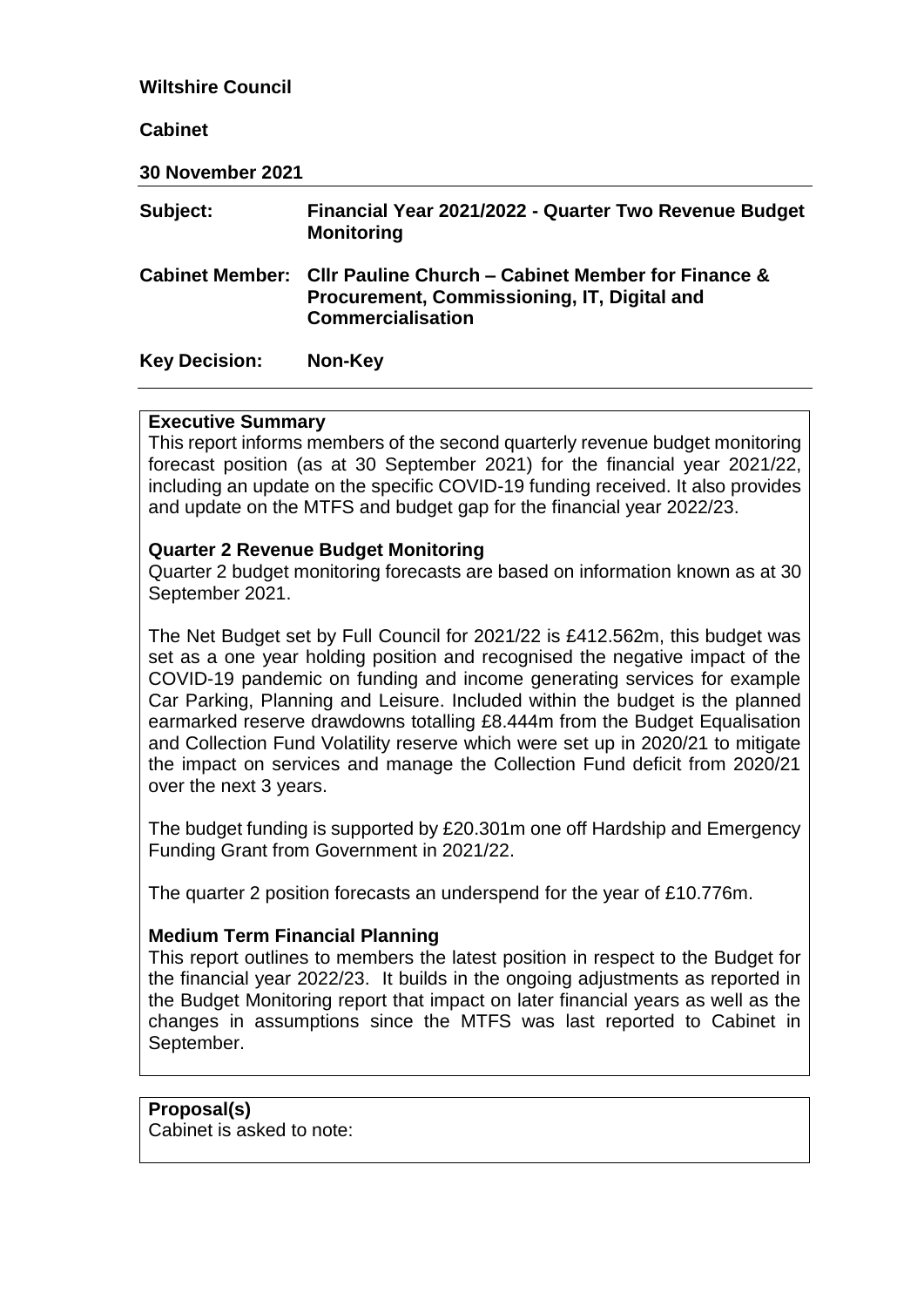- a) the current revenue budget is forecast to underspend by £10.776m by the end of the financial year
- b) the current savings delivery performance for the year
- c) the current forecast position of the use of Capital Receipts flexibilities of £3.893m
- d) the forecast level of reserves and budgeted draw down of £10.444m and £34.076m of section 31 Grant
- e) the in-year savings achieved through contractual activity and subsequent budget movements
- f) the updated budget gap for the financial year 2022/23

#### **Reason for Proposal(s)**

To inform effective decision making and ensure sound financial management as part of the Councils overall control environment.

To inform Cabinet on the forecast revenue financial position of the Council for the financial year 2021/22 as at quarter 2 (30 September 2021), including delivery of approved savings for the year.

To inform Cabinet on the current position for the setting of the 2022/23 budget, and continuing the focus for setting plans and providing resources that will be essential for delivering on Wiltshire's recovery from COVID-19.

**Terence Herbert Chief Executive**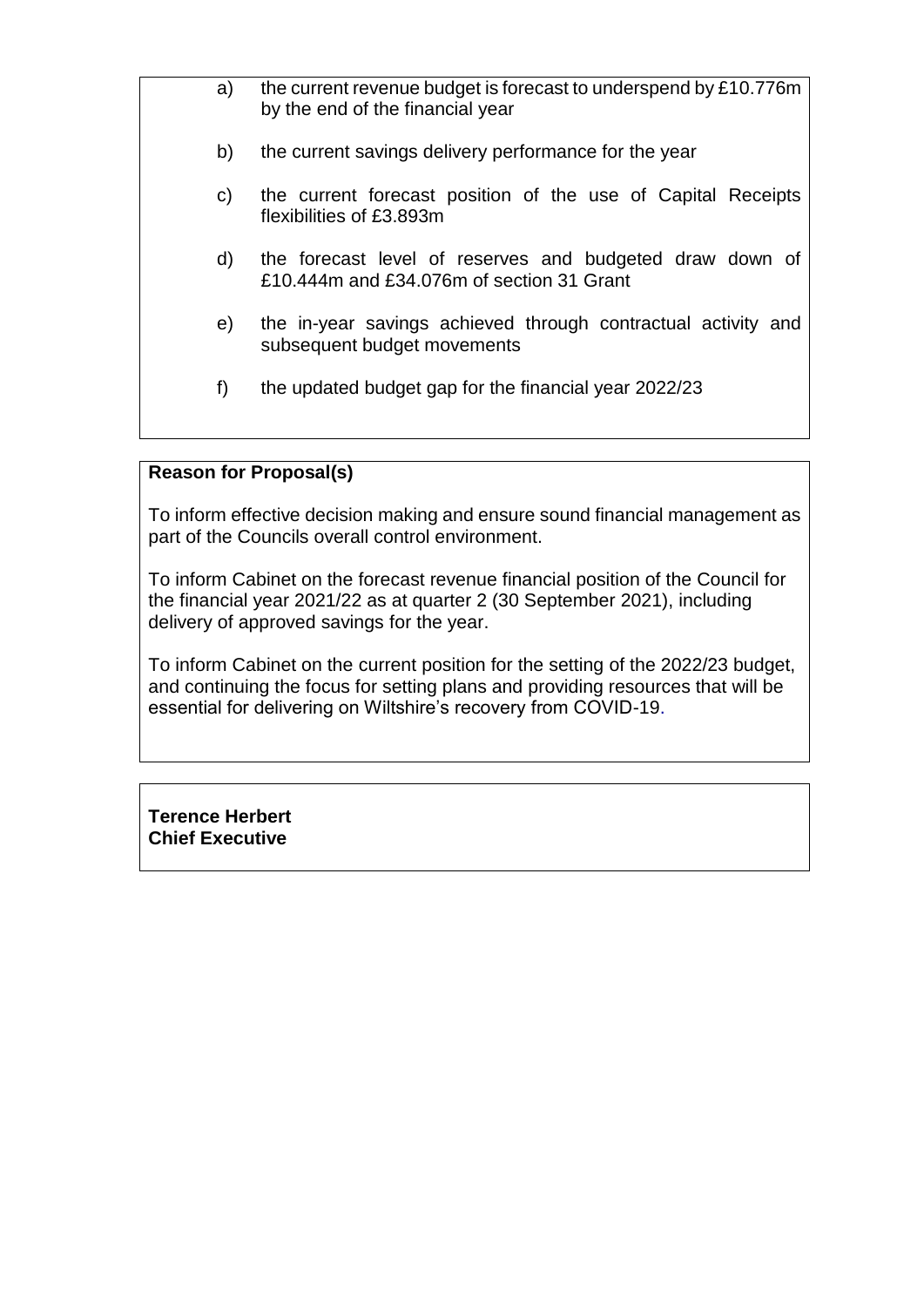# **Wiltshire Council Cabinet 30 November 2021 Subject: Financial Year 2021/2022 - Quarter Two Revenue Budget Monitoring Cabinet Member: Cllr Pauline Church – Cabinet Member for Finance & Procurement, Commissioning, IT, Digital and Commercialisation Key Decision: Non-Key**

#### **Purpose of Report**

1. To advise Members of the Revenue Budget Monitoring position 2021/22 Quarter 2 (30 September 2021) for the financial year 2021/22 with suggested actions as appropriate and to inform Members of the latest assumptions for the 2022/23 budget and the updating of the Medium-Term Financial Strategy (MTFS) since the position was reported in September.

## **Relevance to the Council's Business Plan**

- 2. Budget monitoring and reporting supports effective decision making and the alignment of resources and financial performance to the Council's priorities and objectives as laid down in the Business Plan.
- 3. Providing updates on the medium term financial strategy and budget for future years supports effective decision making and the alignment of resources to the Council's priorities and objectives as laid down in the Business Plan.

## **Background**

## **COVID FUNDING 2021/22**

4. Included in the budget monitoring reports last year was a regular update on the financial impact of COVID-19 on the council's finances. The council is receiving additional funding this year as well as funding some COVID-19 related support from the grants that were set aside last year in earmarked reserves. Detail of the impact on services is included in the narrative for each service area where it is significant and set out below are the grants for this financial year that support some specific on-going interventions and support for the public and businesses. Of the £52.696m expected grant and other funding in excess of £40m is passported to either businesses or families and individuals. There are also some specific residual COVID-19 related costs and income that are detailed in paragraphs 86 & 87.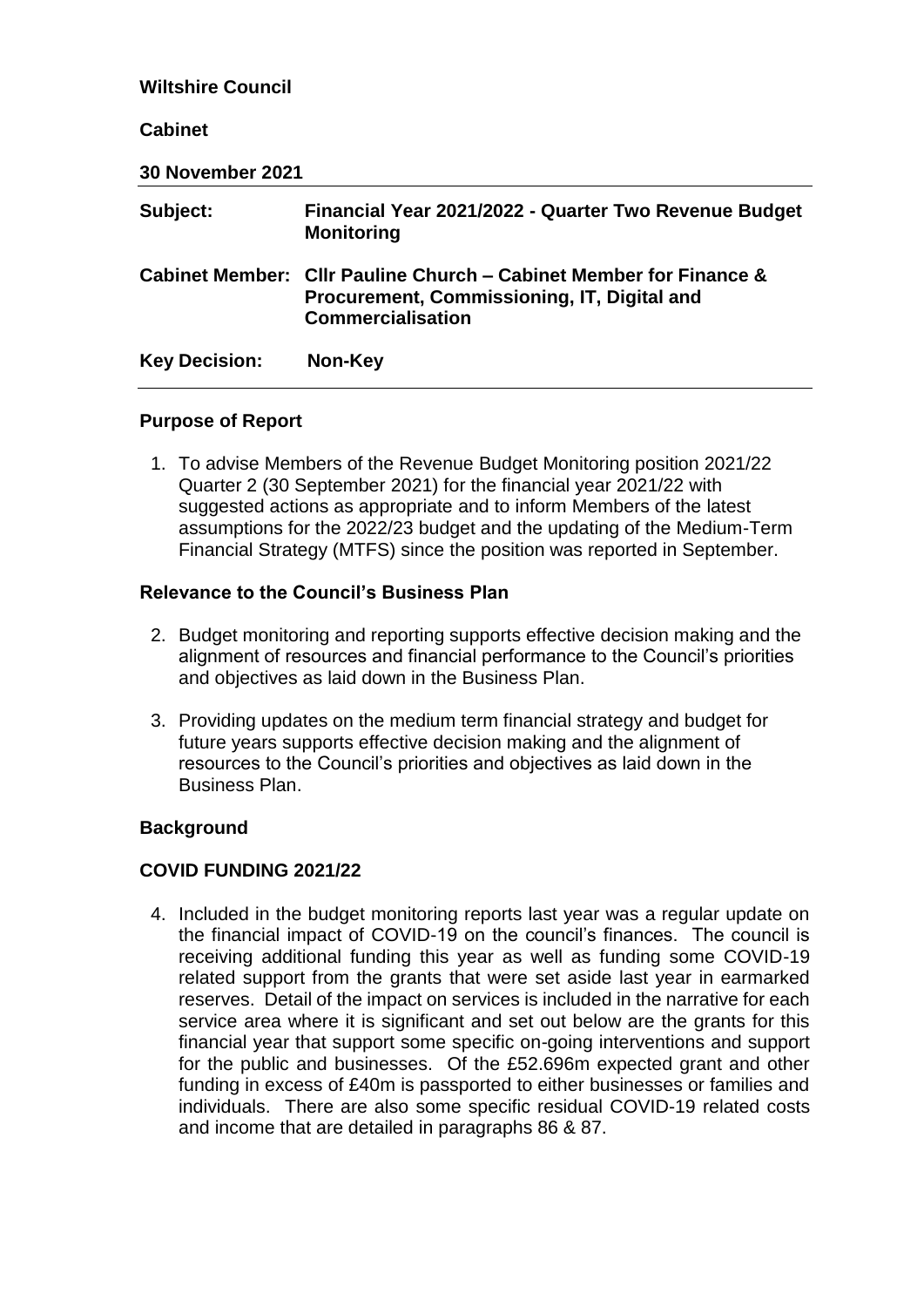|                                        | <b>Earmarked</b> | 2021/22                              | <b>Total</b> |
|----------------------------------------|------------------|--------------------------------------|--------------|
|                                        | <b>Reserve</b>   | <b>Expected</b><br><b>Allocation</b> | 2021/22      |
|                                        |                  |                                      |              |
| <b>Grant Description</b>               | £m               | £m                                   | £m           |
| Covid 19 New Burden Grant              | 0.000            | $-0.353$                             | $-0.353$     |
| Wellbeing for Education Return *       | $-0.080$         | $-0.072$                             | $-0.152$     |
| Winter Grant / Local Grant / Household |                  |                                      |              |
| Support Grant *                        | 0.000            | $-2.729$                             | $-2.729$     |
| Contain Outbreak Management Fund       | $-8.041$         | $-2.807$                             | $-10.848$    |
| <b>Business Grants *</b>               | $-9.212$         | $-29.326$                            | $-38.539$    |
| Infection Control & Testing 2021/22 *  | 0.000            | $-3.615$                             | $-3.615$     |
| Test & Trace *                         | 0.000            | $-1.033$                             | $-1.033$     |
| Sales Fees & Charges Support           | 0.000            | $-1.704$                             | $-1.704$     |
| Catch up Schools *                     | 0.000            | $-0.900$                             | $-0.900$     |
| <b>CBSSG Restart *</b>                 | 0.000            | $-0.223$                             | $-0.223$     |
| Mass Test Funding Schools *            | 0.000            | $-0.224$                             | $-0.224$     |
| Infection Cont & Testing Round 4 *     | 0.000            | $-2.474$                             | $-2.474$     |
| Vulnerable - Clinical *                | $-0.535$         | $-0.801$                             | $-1.336$     |
| Hospital Discharge / NHS funding       | 0.000            | $-6.434$                             | $-6.434$     |
| <b>TOTAL</b>                           | $-17.868$        | $-52.696$                            | $-70.564$    |

\* Denotes where grants are passported to businesses, households or individuals and totals £51.225m in 2021/22

## **REVENUE BUDGET MONITORING 2021/22 – QUARTER 2**

- 5. The Council approved a net budget for 2021/22 of £412.561m at its meeting on 23 February 2021.
- 6. The following paragraphs focus on forecast outturn variances against the approved budget based on information as at 30 September 2021.
- 7. This is the second report for the financial year and includes a summary of the movements of the budget since the budget was set by Full Council in February 2021. This summary can be seen in Appendix A.

#### **Main Considerations for the Council**

#### **Revenue Budget**

8. The following elements of this report reflect the management responsibility in line with the current management hierarchy. The breakdown of the projected year end position is set out in table 1 below.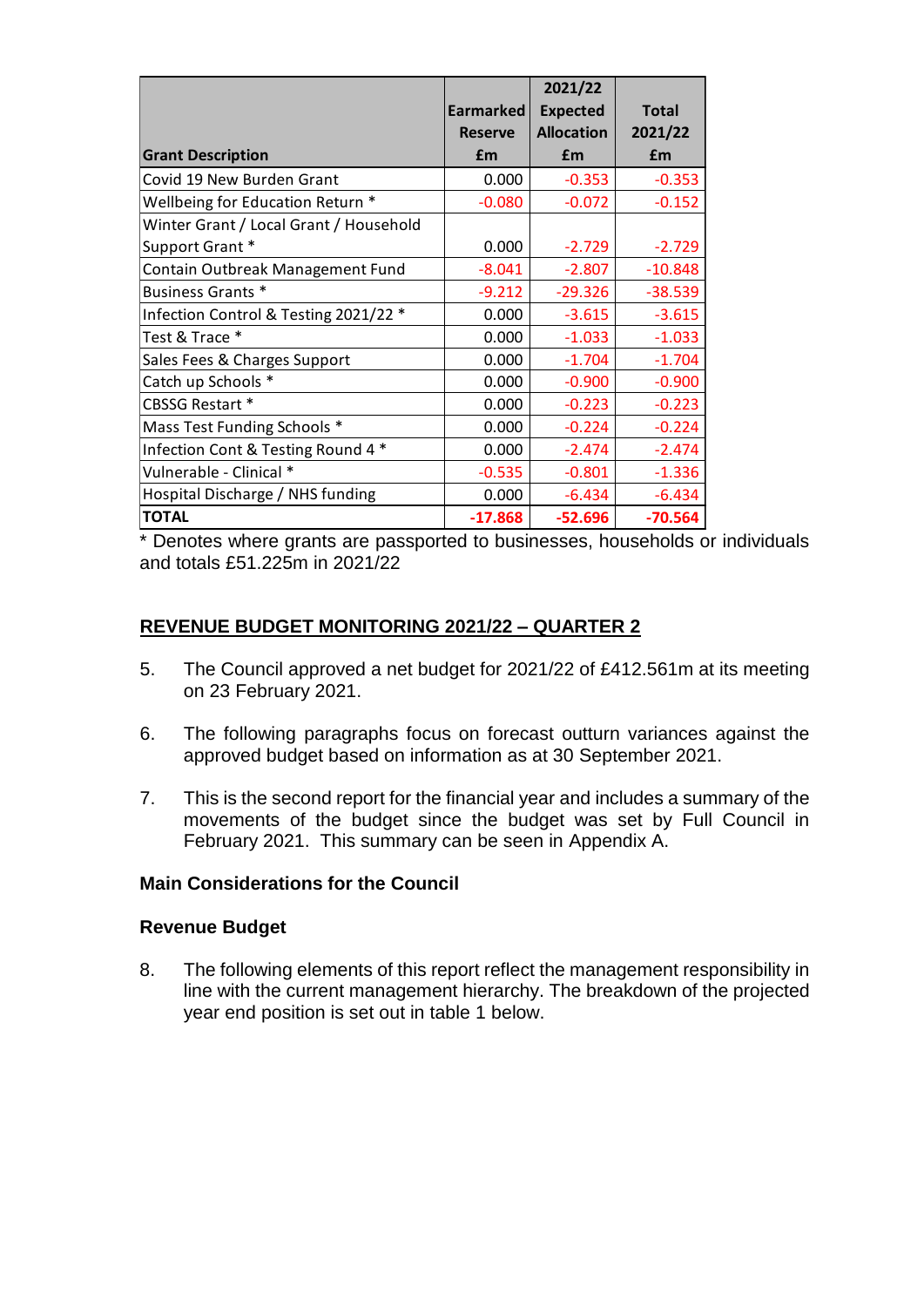| Table 1 – Forecast as at Quarter 2 2021/22 Summary Position |
|-------------------------------------------------------------|
|-------------------------------------------------------------|

|                                             | <b>Original</b> | <b>Revised</b> | <b>Full Year</b> | <b>Full Year</b> | Revised            | <b>Movement</b> |
|---------------------------------------------|-----------------|----------------|------------------|------------------|--------------------|-----------------|
|                                             | <b>Budget</b>   | <b>Budget</b>  | Forecast         | <b>Variance</b>  | <b>Variance O1</b> | since O1        |
|                                             | Α               | В              | C                | $D(C-B)$         |                    |                 |
|                                             | £m              | £m             | £m               | £m               | £m                 | £m              |
| <b>Corporate Director People</b>            |                 |                |                  |                  |                    |                 |
| Family & Childrens                          | 59.185          | 58.849         | 57.485           | (1.364)          | 0.029              | (1.393)         |
| <b>Education &amp; Skills</b>               | 19.057          | 18.611         | 18.005           | (0.606)          | (0.234)            | (0.372)         |
| Learning Disabilities & Mental Health       | 78.007          | 78.132         | 74.258           | (3.874)          | (3.573)            | (0.301)         |
| <b>Access &amp; Reablement</b>              | 50.709          | 50.389         | 53.074           | 2.685            | 3.082              | (0.397)         |
| Commissioning - Adults                      | 24.152          | 23.944         | 23.114           | (0.830)          | 0.415              | (1.245)         |
| Commissioning - Childrens                   | 5.068           | 5.001          | 4.865            | (0.136)          | (0.028)            | (0.108)         |
| <b>TOTAL PEOPLE</b>                         | 236.178         | 234.926        | 230.802          | (4.124)          | (0.309)            | (3.815)         |
| <b>Corporate Director Resources</b>         |                 |                |                  |                  |                    |                 |
| Finance                                     | 5.411           | 4.098          | 4.343            | 0.245            | 0.348              | (0.103)         |
| Strategic Procurement                       | 1.583           | 1.513          | 1.235            | (0.278)          |                    | (0.278)         |
| Programme Office & Systems Thinking         | 1.205           | 1.043          | 1.191            | 0.148            | 0.069              | 0.079           |
| Housing & Commercial Development            | 16.961          | 16.931         | 16.048           | (0.883)          | (0.150)            | (0.733)         |
| Digital & Information                       | 11.407          | 11.413         | 11.059           | (0.354)          |                    | (0.354)         |
| <b>TOTAL RESOURCES</b>                      | 36.567          | 34.998         | 33.876           | (1.122)          | 0.267              | (1.389)         |
| Corporate Director Place & Environment      |                 |                |                  |                  |                    |                 |
| Economic Development & Planning             | 4.745           | 5.084          | 4.937            | (0.147)          | ÷                  | (0.147)         |
| Communities & Neighbourhood                 | 39.966          | 38.521         | 37.031           | (1.490)          | 0.169              | (1.659)         |
| Highways & Environment                      | 54.630          | 52.484         | 51.798           | (0.686)          | 0.395              | (1.081)         |
| <b>TOTAL PLACE &amp; ENVIRONMENT</b>        | 99.341          | 96.089         | 93.766           | (2.323)          | 0.564              | (2.887)         |
| Chief Executive Directorates                |                 |                |                  |                  |                    |                 |
| Legal & Governance                          | 7.755           | 6.817          | 6.817            |                  |                    |                 |
| Human Resources & Org Development           | 3.205           | 5.394          | 4.702            | (0.692)          |                    | (0.692)         |
| Public Health                               | 1.541           | 1.508          | 1.508            |                  |                    |                 |
| Directors & Members                         | 3.284           | 3.226          | 3.133            | (0.093)          | (0.100)            | 0.007           |
| <b>Commercial Savings</b>                   | 0.102           | 0.102          |                  | (0.102)          | (0.102)            |                 |
| <b>TOTAL CEX DIRECTORATES</b>               | 15.887          | 17.047         | 16.160           | (0.887)          | (0.202)            | (0.685)         |
| Corporate                                   |                 |                |                  |                  |                    |                 |
| Movement on Reserves                        | (8.444)         | (8.487)        | (8.676)          | (0.189)          | L.                 | (0.189)         |
| Financing & Investment Income & Expenditure | 25.320          | 27.167         | 25.240           | (1.927)          | (1.869)            | (0.058)         |
| <b>Corporate Costs</b>                      |                 | 4.196          | 4.196            |                  |                    |                 |
| Restructure & Contingency                   | 1.087           |                |                  |                  |                    |                 |
| <b>Corporate Levies</b>                     | 6.625           | 6.625          | 6.625            |                  |                    |                 |
| Covid                                       |                 |                | (0.204)          | (0.204)          | (0.213)            | 0.009           |
| Income Losses Scheme                        |                 |                |                  |                  |                    |                 |
| <b>TOTAL CORPORATE</b>                      | 24.588          | 29.501         | 27.181           | (2.320)          | (2.082)            | (0.238)         |
| TOTAL COUNCIL GENERAL FUND                  | 412.561         | 412.561        | 401.785          | (10.776)         | (1.762)            | (9.014)         |

## **Overview of Quarter 2 Monitoring**

9. Overall the quarter 2 report identifies a potential net year end forecast underspend of £10.776m. This is a significant movement from the financial position reported at Q1 and details of the significant variances within service areas are included below.

## **CORPORATE DIRECTOR - PEOPLE**

Table 2 – Forecast as at Quarter 2 2021/22 Corporate Director People Position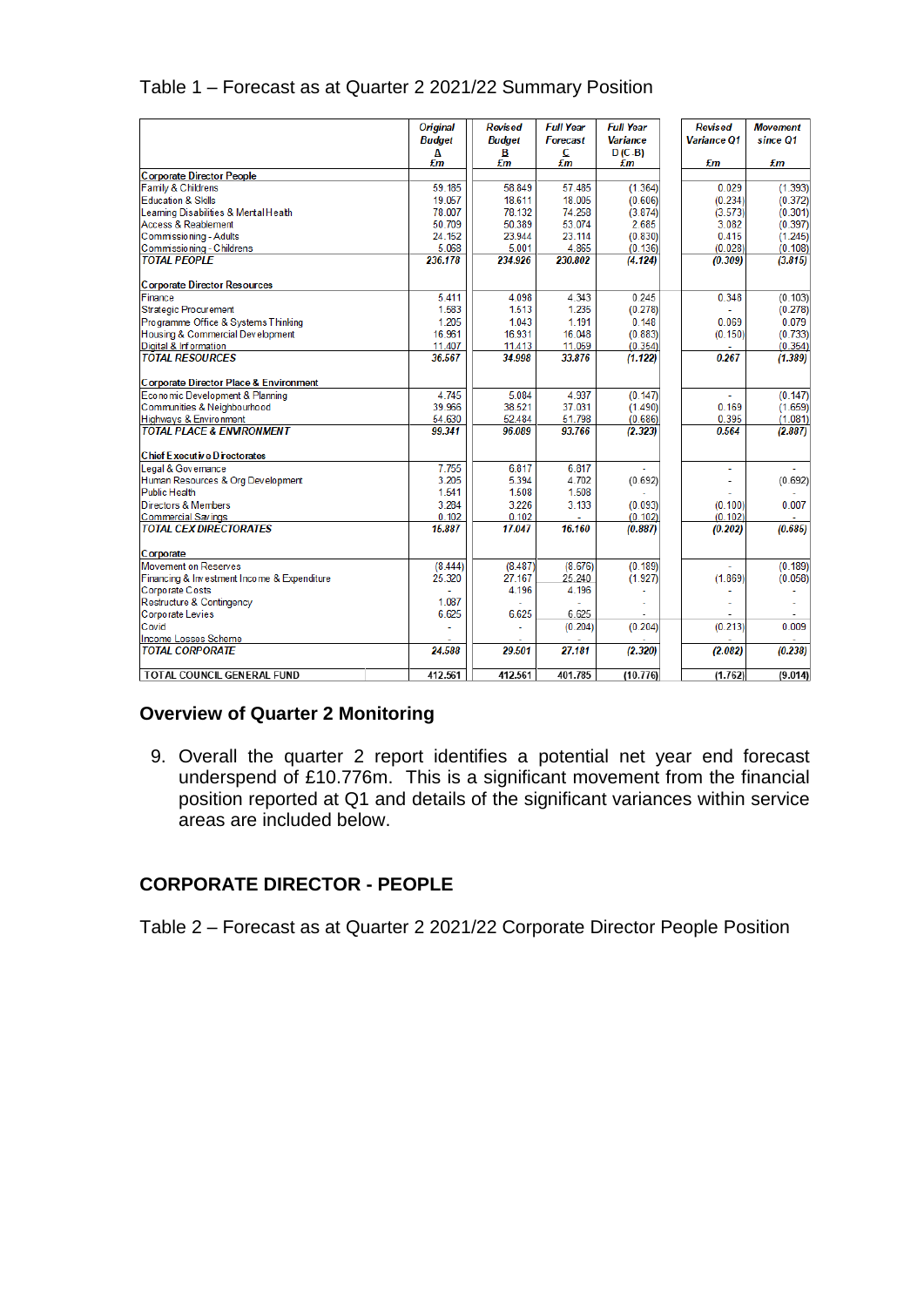|                                       |                | <b>Original</b>          | Revised                     | <b>Forecast at</b>          | Variance at                       |
|---------------------------------------|----------------|--------------------------|-----------------------------|-----------------------------|-----------------------------------|
|                                       |                | <b>Budget</b><br>A<br>£m | <b>Budget Q2</b><br>B<br>£m | Q2<br>$\frac{C}{\pounds m}$ | Q <sub>2</sub><br>$D$ (C-B)<br>£m |
| <b>Corporate Director People</b>      |                |                          |                             |                             |                                   |
| Family & Childrens                    | Gross          | 63.079                   | 63.166                      | 61.802                      | (1.364)                           |
|                                       | Income         | (3.894)                  | (4.317)                     | (4.317)                     |                                   |
|                                       | <b>Net Exp</b> | 59.185                   | 58.849                      | 57.485                      | (1.364)                           |
| <b>Education &amp; Skills</b>         | Gross          | 89.297                   | 93.872                      | 93.413                      | (0.459)                           |
|                                       | Income         | (70.240)                 | (75.261)                    | (75.408)                    | (0.147)                           |
|                                       | <b>Net Exp</b> | 19.057                   | 18.611                      | 18.005                      | (0.606)                           |
| Learning Disabilities & Mental Health | Gross          | 89.114                   | 89.354                      | 89.597                      | 0.243                             |
|                                       | Income         | (11.107)                 | (11.222)                    | (15.339)                    | (4.117)                           |
|                                       | <b>Net Exp</b> | 78.007                   | 78.132                      | 74.258                      | (3.874)                           |
| Access & Reablement                   | Gross          | 77.534                   | 77.320                      | 80.424                      | 3.104                             |
|                                       | Income         | (26.825)                 | (26.931)                    | (27.350)                    | (0.419)                           |
|                                       | <b>Net Exp</b> | 50.709                   | 50.389                      | 53.074                      | 2.685                             |
| Commissioning - Adults                | Gross          | 42.556                   | 42.309                      | 39.905                      | (2.404)                           |
|                                       | Income         | (18.404)                 | (18.365)                    | (16.791)                    | 1.574                             |
|                                       | <b>Net Exp</b> | 24.152                   | 23.944                      | 23.114                      | (0.830)                           |
| Commissioning - Childrens             | Gross          | 35.739                   | 36.618                      | 36.336                      | (0.282)                           |
|                                       | Income         | (30.671)                 | (31.617)                    | (31.470)                    | 0.147                             |
|                                       | <b>Net Exp</b> | 5.068                    | 5.001                       | 4.865                       | (0.136)                           |
| <b>TOTAL PEOPLE</b>                   | Gross          | 397.319                  | 402.639                     | 401.477                     | (1.162)                           |
|                                       | <b>Income</b>  | (161.141)                | (167.713)                   | (170.675)                   | (2.962)                           |
|                                       | <b>Net Exp</b> | 236.178                  | 234.926                     | 230.802                     | (4.124)                           |

## **Children & Young People with Social Care Needs: Budget £58.849m – (£1.364m) underspend**

- 10.This is a demand driven area although the anticipated latent demand for children in care is yet to come to fruition this, together with the successful cost control programmes (paragraphs 13 and 14 below refer) are contributing to the forecast underspend in the children in care (CIC) external placement budget of (£0.956m.) The Council is committed to providing placements for unaccompanied asylum-seeking children with five new placements recently taken and we are expecting more significant numbers, up to 20 young people to come via the new regional arrangements over the next few financial years.
- 11.The budgeted number of children in care for 2021-22 financial year is 485. The actual number of children in care is 432 (September 2021) and forecast estimate of children in care for the year is lower than budgeted, at 450.
- 12.We still anticipate the number of new entrants into care increasing throughout the year as a consequence of the pandemic. Demand modelling undertaken jointly with Police and CCG shows a significant increase in safeguarding work as a result of latent and new demand following COVID-19 related pressure including extended periods of relative isolation for children and families throughout 'lockdown'. Previous forecasts suggested children in care numbers may exceed 500 by March 2021, which did not come to fruition however, the referral rate is rising and for this reason the forecast includes the impact of a lower level of scenario costing. The assessment of latent demand on services and the ongoing, full year impact of this will create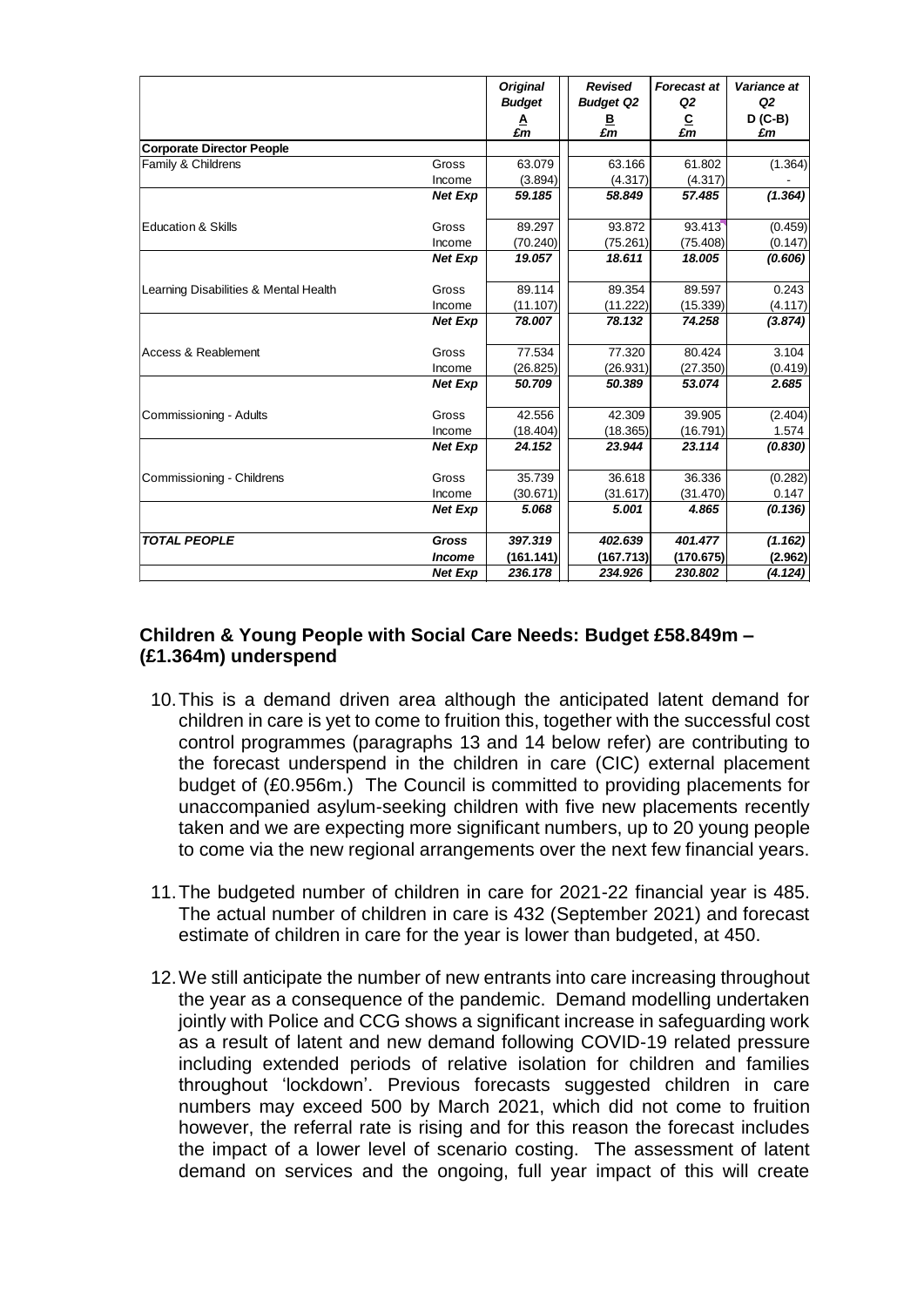pressure in current and future financial years although with a later timescale than originally anticipated.

- 13.There are a number of plans in progress to mitigate cost pressure including the "move forward" programme enabling children to move from residential to foster care or semi-independence and investment in the sufficiency of Wiltshire placements.
- 14.Good progress continues to be made with the Fostering Excellence project with end of year targets for 2020-21 met.
- 15.SEN social care external placement budgets are forecasting additional budget pressure £0.791m due to both current and anticipated numbers of children in our care and those with special educational needs and disability. The reason for the forecast overspend is the unit cost. At the time of setting the budget, the average unit cost was calculated at £570 per week. The overall average as at quarter 2 is £785, largely driven by three young people with complex needs whose annual costs exceed £1.0m. There are two underlying reasons for the other cost pressures, some children are presenting with more complex needs as a result of the pandemic and additionally, there is pressure for placements for children in a marketplace which has been impacted by the pandemic in both unit price and availability.
- 16.The demand for complex SEN social care placements has increased and this is partially linked to those children with complex needs who have an Education Health Care Plan (EHCP). Demand and recovery actions for this group of children and young people is detailed in the Dedicated Schools Grant (DSG) section of this report; paragraphs 78 to 84. In addition, a SEND placement budget project has been set up to examine and understand the drivers and propose recovery actions as appropriate.
- 17. The service has on going recruitment campaigns for certain key management posts and social workers, despite this there have been significant vacancies. As part of this campaign, Wiltshire is committed to "growing its own" social workers so a greater number of staff on the ASYE (assessed and supported year in employment) for newly qualified social workers have been employed this year, a by-product of this approach is that these staff are at the beginning of their careers and there are economic benefits. These factors lead to a forecast underspend of £0.872M in the support and safeguarding service and the and children in care teams (£0.205m). In order to reduce the overall cost pressure, use of agency staff has been kept to a minimum to date however, there are concerns that if future recruitment campaign success is limited, agency staff will need to be considered for key posts. Further 2022-23 permanent savings of £0.025M relating to vacant posts have been identified early and reported as an underspend.
- 18.A number of small variances comprise the balance of £0.104m forecast underspend.
- 19.One of the impacts of the pandemic was a delay in innovation. One such scheme is the "Dads Matter Too" project to develop a model of working with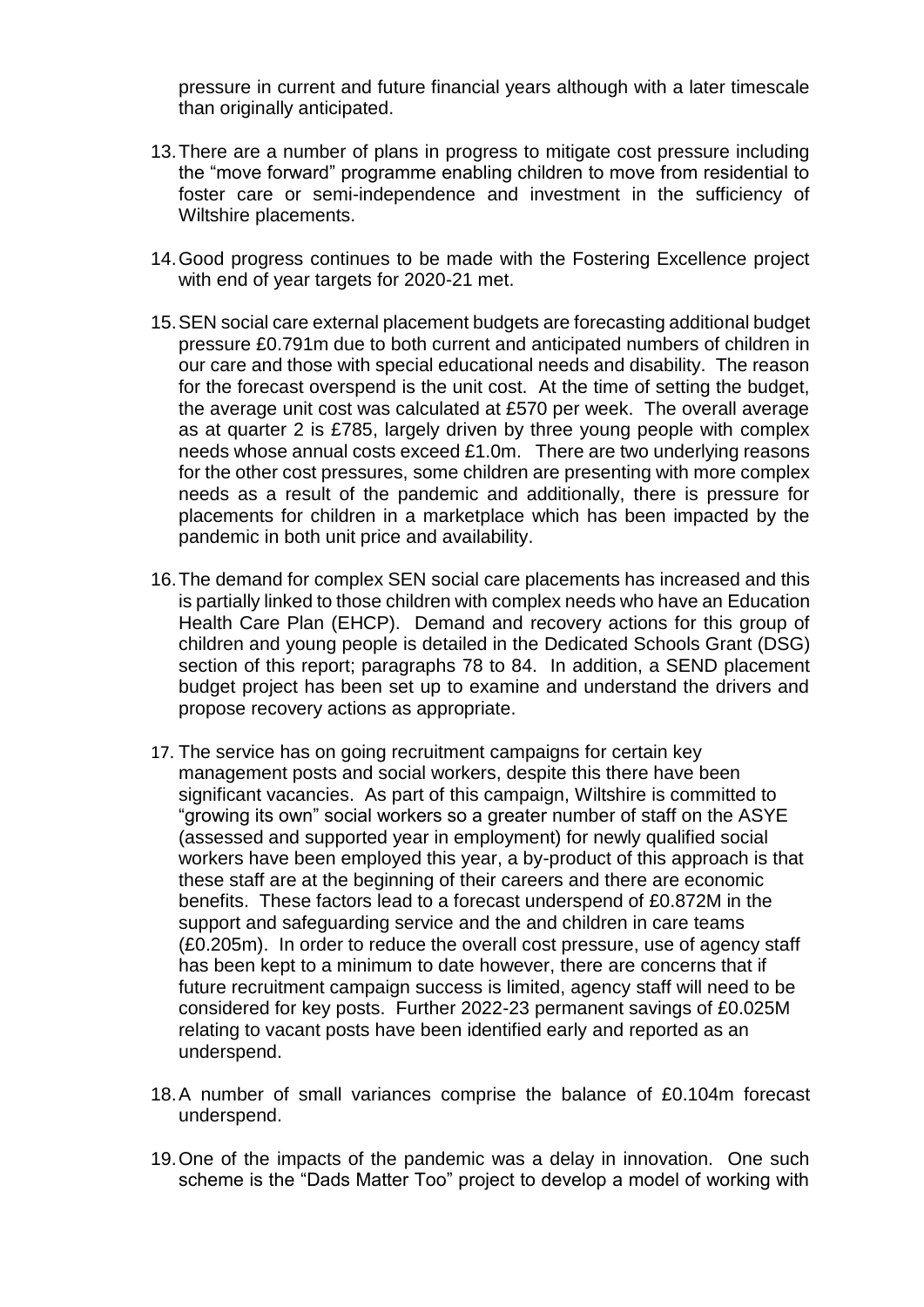parents of unborn and under 1's with a particular focus on working with young fathers and/or male partners. The overarching outcome is to reduce the number of significant incidents involving this vulnerable age group and increase the robustness of intervention and monitoring of early help/support to parents of young children in Wiltshire, specifically young fathers. Temporary funding was allocated in 2021-22 to launch a new £12m pilot scheme. This programme is now scheduled to be launched in October 2021.

#### **Education & Skills (School Effectiveness, SEN & Inclusion): Budget £18.611m – (£0.606m) underspend**

- 20.The services continue to respond and support early years settings and schools to align to the updated government COVID-19 guidance for education settings and directly support the impact of the pandemic on school closures, staff shortages in schools and ensuring our most vulnerable pupils access education. The services also continue to fulfil numerous statutory duties. Therefore, most services are forecast to largely be aligned with budget – the forecast underspend of £0.270m relates vacant posts across the service. Some of these posts have been held vacant to offset reduced trading income.
- 21.All 5-16-year-old school children with an Education, Health and Care Plan (EHCP) are entitled to free school transport. New contracts have been tendered and awarded for the new academic year and these resulted in a saving of £0.209m, which was allocated against the £0.200m procurement saving and the budget reduced following the quarter 1 report. The forecast based on the new academic year includes transport for 2,518 students and shows a 1.6% increase in student numbers since the end of the last financial year. This is countered by transport marketplace difficulties and a contingent amount is included in the forecast to represent pressures. Overall, the demand is less than anticipated and as such a forecast underspend of £0.605m is reported for quarter 2.
- 22.Maintained schools can convert to an academy through two routes, sponsored and or, converter. Sponsored academy status is designed for 'underperforming' schools where action is needed to raise standards and additional DfE funding is available to the school and sponsor to facilitate the conversion. When a maintained school with a deficit budget converts to an academy on a sponsored basis, the local authority has responsibility for this deficit. A number of small, historical school deficits are therefore written off in this quarter totalling £0.269m. There are a number of schools with budget pressures and deficit positions, and this is for a variety of reasons including falling birth rates and falling number on roll, and parental admissions preferences. There is a considerable amount of support for schools provided from finance and school improvement working together to bring budgets back into balance whilst ensure high quality teaching is available for Wiltshire pupils. As a last resort, the local authority has the ability to withdraw financial delegation and operate the school's budget.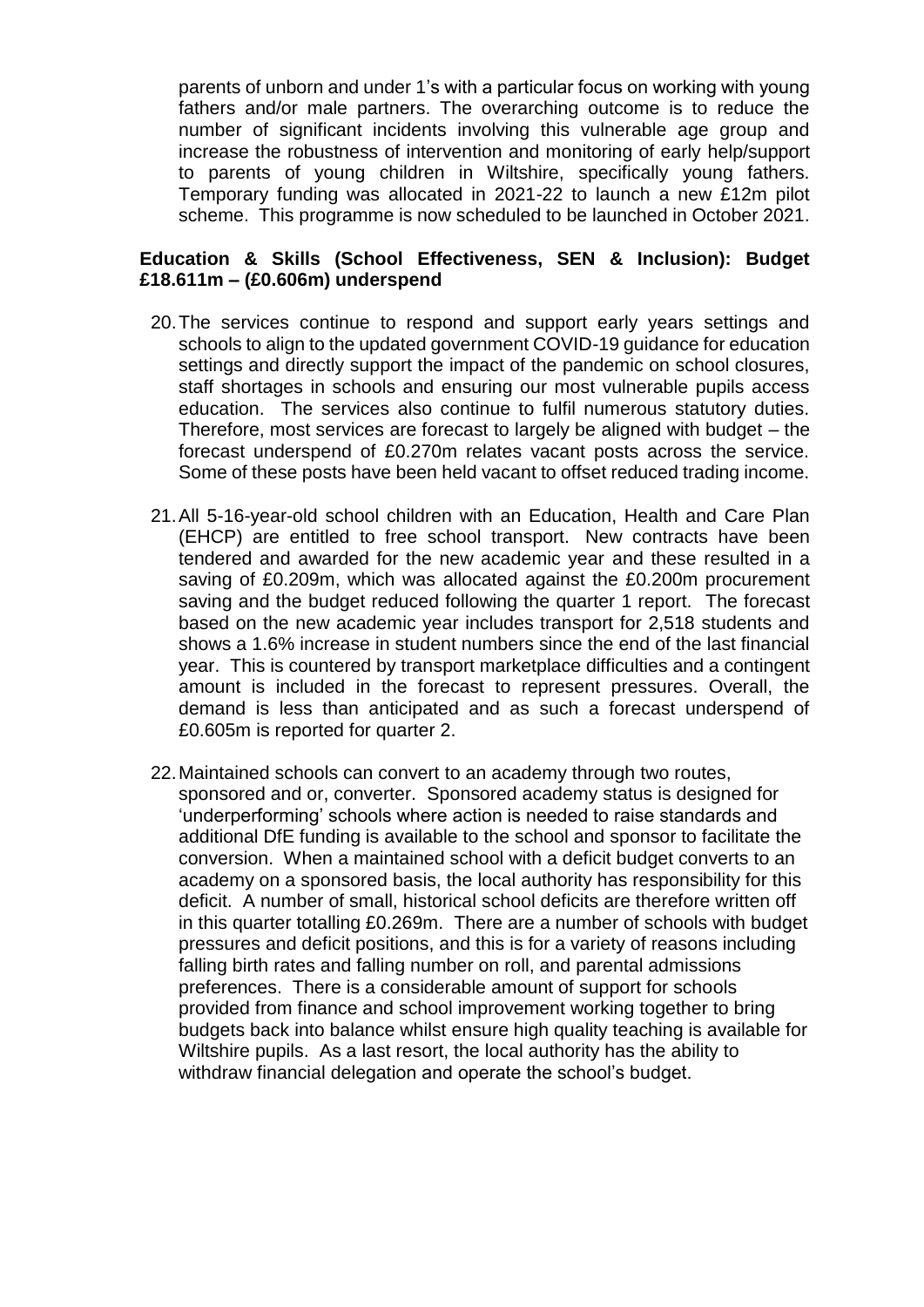#### **Learning Disabilities and Mental Health: Budget £78.132m – (£3.874m) underspend**

23.Overall Learning Disabilities and Mental Health budgets are projecting a variance of (£3.874m) underspend. This breaks down as follows: Learning Disabilities (LD) Operations estimate a (£0.748m) underspend, LD Provider Units estimate a (£0.634m) underspend and Mental Health expect to end the year (£2.492m) underspent. Explanations of these variances are given in the below paragraphs.

## **Learning Disabilities – Operations: Budget £54.191m – (£0.748m) under spent**

- 24.There is a forecast underspend on salary costs of (£0.144m) due to several posts being held vacant, with the savings partly offset by spend on agency staff.
- 25.An overspend is forecast on purchased care of £1.205m, with expected underspends on Domiciliary care (£0.093m) Day Care (£0.014m) and Shared Lives (£0.084m) and overspends on other types of care arrangement including Supported Living £0.908m, Care Home Placements £0.398m, Direct Payments £0.059m, and all other care arrangements of £0.031m.
- 26.In respect of Care Home placements, the budget was set on the basis of providing 306 places at an average cost of £1,788 per week. As of September there were 302 placements at an average price of £1,784 per week, but with anticipated potential price pressures amounting to £0.700m, not included in the £1,784 per week figure.
- 27.In respect of care at home, covering Supported Living and Domiciliary Care, the budget was set on the basis of providing 504 packages of care at an average cost of £897 per week. As of September there were 14 fewer packages, but they were being provided at an average price of £931 per week. This gives a pressure of £0.194m, with further pressures incorporated into the forecast for known anticipated new care packages.
- 28.There is forecast to be an over-recovery of income amounting to (£1.923m). Of this (£0.828m) is due to contributions from clients towards their care costs being higher than the budgeted figure. Contributions from the CCG towards care costs of jointly funded clients are not budgeted for, and amount to (£0.830m).

## **Learning Disabilities – Provider Units Budget £3.918m, (£0.634m) under spent**

29.There has been a reduced service due to it being necessary to operate within COVID-19 restrictions. For this reason, vacancies have arisen and have not been actively recruited to whilst restrictions remained in place. This position is now changing, but the reduced costs in the early months of the financial year will produce an estimated underspend of (£0.222m) within the financial year.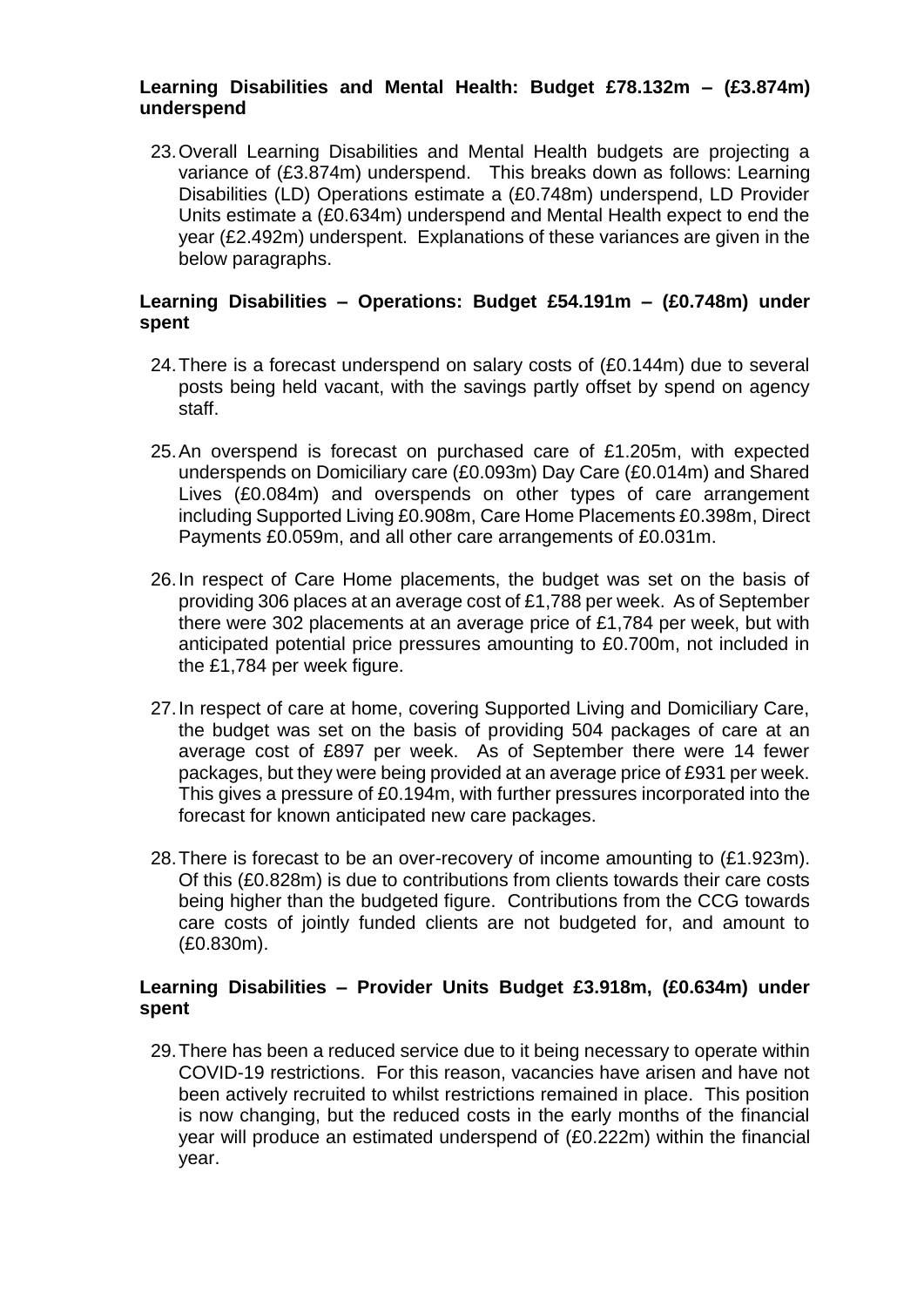- 30.Income contributions variances of (£0.426m) arise from a contribution from the Better Care Fund towards a pilot Enablement Service, payment by the CCG for the care costs of individuals who are funded by Continuing Health Care, and whose care is provided by LD Provider services, and finally Government Grant funding in the form of Infection Prevention and Control.
- 31.Also included within this budget area are costs of support to Refugees incorporating the Afghan Resettlement Programme, at a gross cost of £0.499m, offset by equal Government Grant funding.

#### **Mental Health: Budget £20.023m – (£2.493m) underspend**

- 32.There is currently a forecast underspend on purchased care of (£0.669m), with expected underspends on care home placements (£0.942m), and Shared Lives (£0.285m) and an overspend on Supported Living £0.357m. Collectively all other care arrangements are expected to overspend by £0.201m.
- 33.The budget was set on the basis of needing to provide 276 care home placements at an average weekly price of £1,034 for residential care, and £968 for Nursing Care. As of the end of September there were 248 people in a care home, with average prices of £1,096 for residential care, and £959 for Nursing care, resulting in an underspend of (£0.942m).
- 34.Although there has been a reduction in the number of people supported in a care home, there has been an increase in the number of people supported at home, from a budgeted 261 to 293 at the end of September, with average costs of supporting people at home at £371 per week.
- 35.There is an expected underspend on salary costs of (£0.245m) due to several post remaining vacant, with the savings having a minor offset by spend on agency staff.
- 36.There is forecast to be an over-recovery of income amounting to (£1.467m). This is predominantly due to contributions from the CCG towards care costs of jointly funded clients which in excess of what is budgeted for, amounting to £2.849m. There is a shortfall on client contributions of £1.552m compared to budget. This is due to significant proportions of Mental Health clients known as section 117 clients, and their care is not chargeable.

#### **Access and Reablement: Budget £50.390m – £2.686m overspend**

- 37.Access and Reablement budgets are projecting a variance of £2.686m overspend. The most significant variances are an underspend on salaries in the ongoing support teams (£0.592m); under-recovery of client contributions income of £1.230m, offset by contributions from the Better Care Fund of (£0.557m); salary underspends across all the other teams within the directorate amounting to (£0.192m), and then, most significant of all, overspends on care package costs of £3.043m.
- 38.The budget position for Access and Reablement also includes the impact of COVID-19, specifically the Hospital Discharge programme. Since March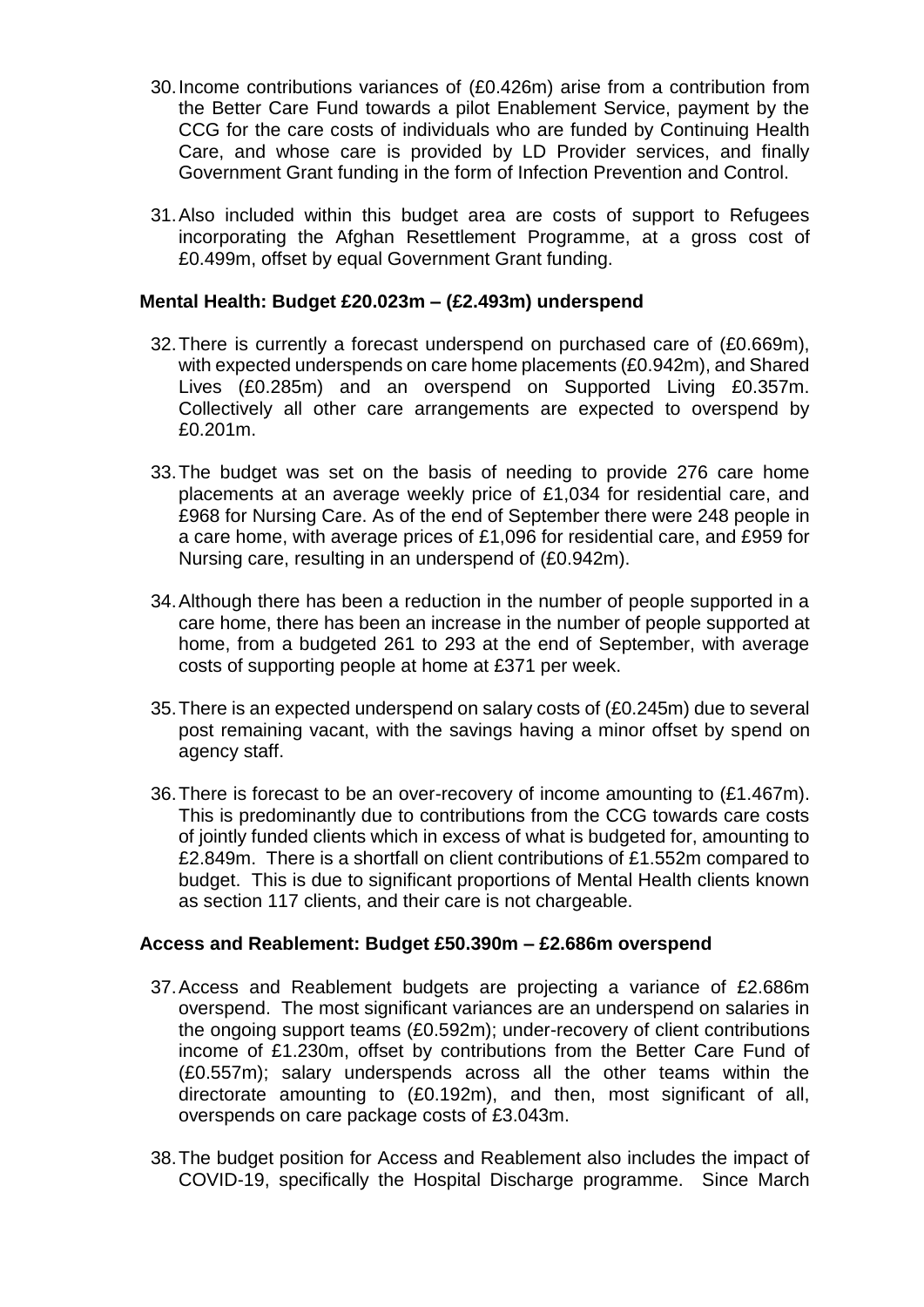2020, hospital discharges have been funded for a period through the NHS. With effect from 1 September 2020 until 30 June 2021 the NHS funded the first 6 weeks, and from the 1 July to 30 September 2021 they funded the first 4 weeks. After this initial period people transfer to their normal funding arrangements if they have eligible care needs. It is unclear to what extent these funding arrangements will fall on the Council, and how much they will cost; it is also unclear the extent to which there will be demand, and the cost of that demand, for discharges after the funding arrangement stops, so risk and uncertainty is present within this service area.

- 39.The forecasts assume demand will continue at the same level throughout the financial year, and that 50% of the costs of support at the end of the funded period will fall on the Council. On this basis, the risk had been estimated at £2m, and had been included as an overspend in the Access and Reablement budget. It is, however, a very difficult figure to predict and could change significantly. Since this was reported to Cabinet in the Quarter 1 Monitoring Report, the Government has announced an extension of the funding for the rest of the financial year, and as such the risk has been reduced to £1m, and this is included within the £3.043m care package overspend reported above.
- 40.The underspend in the Ongoing Support Teams of (£0.592m) is comprised of salary savings due to a significant number of vacancies in those teams and difficulties recruiting to the vacant posts.
- 41. In respect of Purchased Care there is a variance of £3.043m against a budget of £58.419m. There had been a discernible shift towards people being supported at home. The picture has now been complicated by the reduction in the number of block contract care home beds available, which are funded from Commissioning budgets and a corresponding increase in the number of care home placements that are therefore made in spot contract care home beds, which the Access & Reablement budget funds.
- 42.The variances on Purchased Care budgets are as follows: underspends on care home placements of (£1.121m); overspends on Domiciliary care £1.799m, Direct Payments £0.905m and Support to Carers £0.465m. The balance is on the risks of future demands, outlined above, of £1.000m
- 43. Client Contributions are significantly lower than budget, by £1.230m. A significant reason for this is the shift from care being delivered in a care home to at home, as the average client contribution is nearly £180 per week less for care delivered in someone's home (for people above State Pension Age). The under-recovery is not because of a failure to collect income due.
- 44.The budget was set on the basis of needing to provide 442 care home placements at an average weekly price of £1,013 for residential care, and £849 per Nursing Care. As of the end of September there were 433 people in a care home, with average prices of £880 for residential care, and £869 for Nursing care, resulting in an underspend of (£1.121m).
- 45.Although there has been a reduction in the number of people supported in a care home, with the figures above masking a movement from block to spot placements, there has been an increase in the number of people supported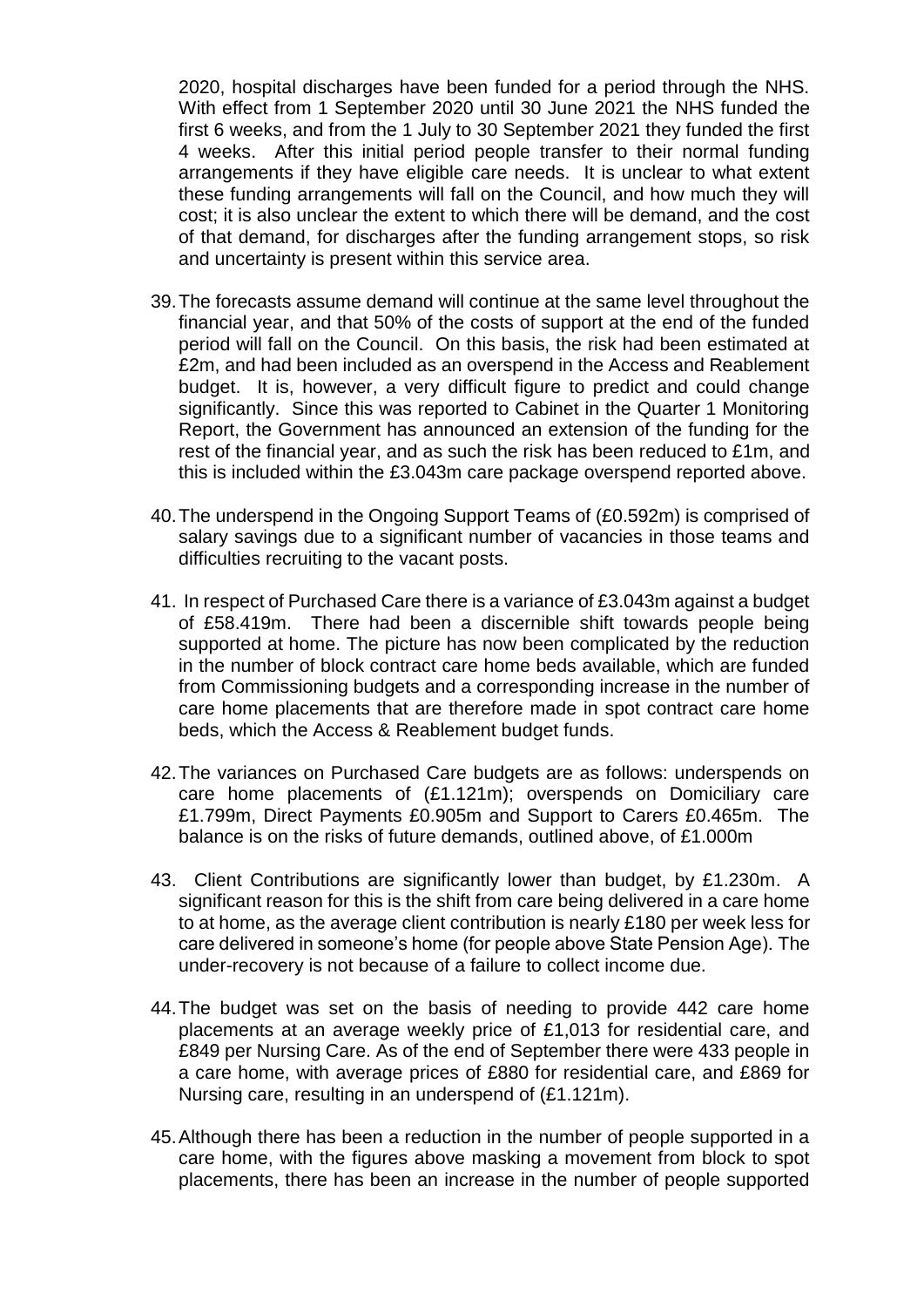at home, from a budgeted 1,418 to 1,484 at the end of September, with average costs of supporting people at home at £309 per week, up from £306 per week from what was originally budgeted for. The price per visit of domiciliary care has fallen slightly, due to continuously improving brokerage practice, from £17.23 to £17.03, but the move to supporting more people at home means that the average number of visits per person has increased from 18.3 to 18.9 , and the net effect of these two factors is a slight increase in the average overall cost per person.

- 46.Reablement are still incurring costs projected to be £0.192m due to the employment of locum Occupational Therapists, it is hoped that as recruitment progresses these can be reduced during the course of the year.
- 47.Salary underspends across other parts of the directorate, including the Hospital social work teams (£0.100m), Advice and Contact teams (£0.138m) and an overspend on all other salary budgets within the directorate of £0.047m account for the balance of the variances in Access and Reablement.

#### **Adults Commissioning: Budget £23.944m – £0.830m underspend**

- 48.In the Adults Commissioning budget there is a forecast underspend of (£0.830m). The most significant variances are in respect of the block contracts for care homes. Residential care block is showing an underspend against the budget of (£2.192m) and the Nursing Care block contracts are showing an underspend of (£0.842m), with these both in part offset by a reduction in income against the respective budgets, £1.434m for Residential care and £0.710m for Nursing care.
- 49.The Residential block contract has reduced in size with an agreed reduction in the number of beds within it, from 424 beds to 377 beds, following the closure of two private unviable care homes, and in addition some placements are being funded in the short term by Hospital Discharge Funding, rather than the council's budget. The Nursing block contracts have ended. They have been extended in all but 2 of the homes and in those two homes existing placements remain on the block contract. The Nursing block has therefore reduced from 159 beds to 136 beds.
- 50.The direct result of both of these is that care home placements made on a "spot" basis increase, and these are funded from the Access and Reablement budget, and it partly explains the overspend in that budget, as described above.
- 51.The most significant of the other variances is in respect of the Community Contracts and Grants budget, with a £0.161m overspend, mostly in respect of supporting Day Centres. In addition, there are forecast staffing overspends of £0.064m, in the Brokerage team; however these are covered by income from the CCG to support work that the Brokerage team are undertaking for them.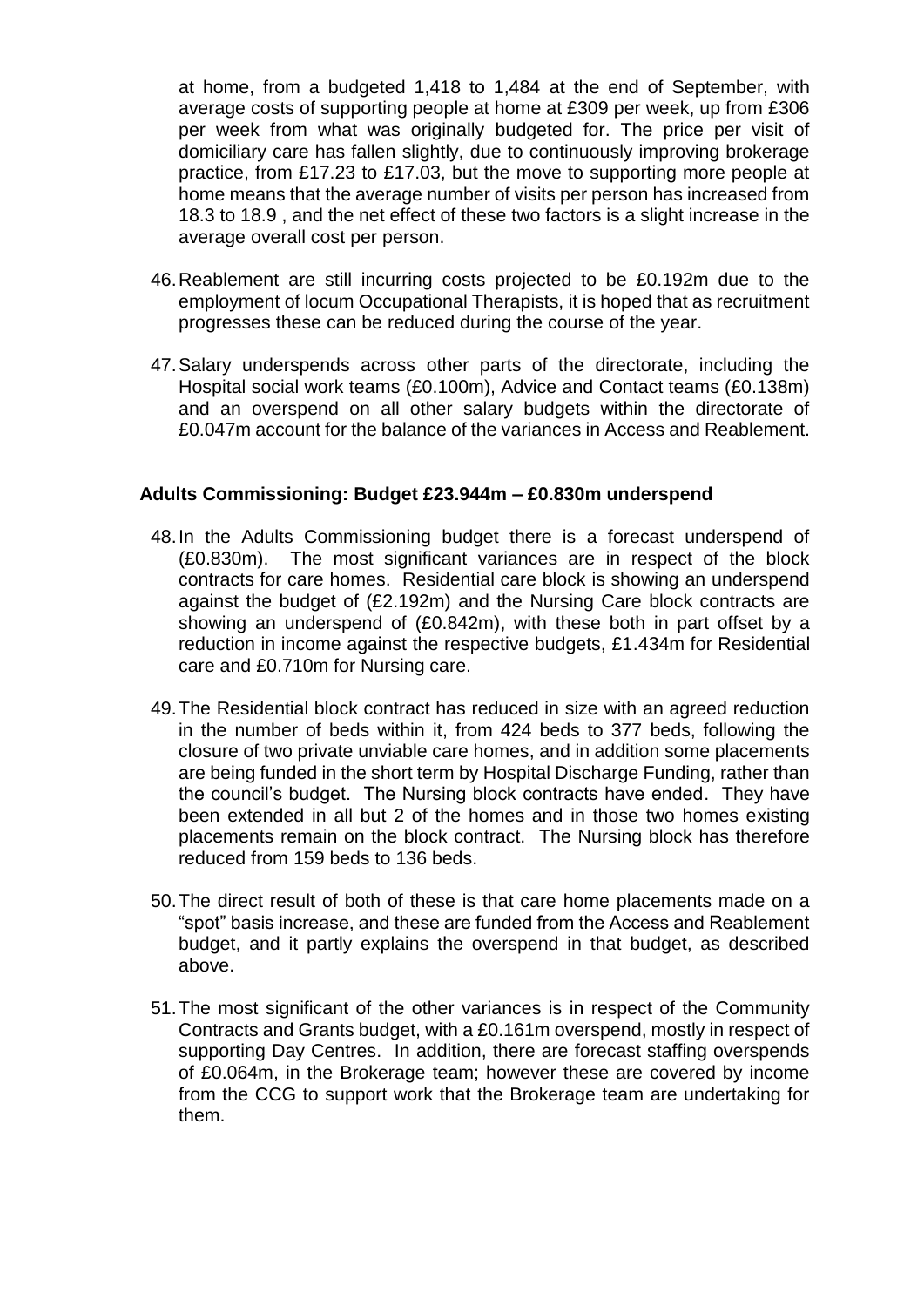## **Children's Commissioning: Budget £5.159m – (£0.136m) underspend**

52.Children's Commissioning have put mitigation plans in place to delay expenditure and hold vacant posts where safe and practical to do so. In quarter 1 budget of £0.158m savings were removed following successful renegotiation of contracts to achieve on going savings.

## **CORPORATE DIRECTOR – RESOURCES**

Table 3 - Forecast as at Quarter 2 2021/22 Corporate Director Resources Position

|                                     |                      | <b>Original</b><br><b>Budget</b> | <b>Revised</b><br><b>Budget Q2</b> | <b>Forecast at</b><br>Q2 | Variance at<br>Q <sub>2</sub> |
|-------------------------------------|----------------------|----------------------------------|------------------------------------|--------------------------|-------------------------------|
|                                     |                      | A<br>£m                          | B<br>£m                            | $\frac{C}{\pounds m}$    | <u>D (C-B)</u><br>£m          |
| <b>Corporate Director Resources</b> |                      |                                  |                                    |                          |                               |
| Finance                             | Gross                | 90.842                           | 89.537                             | 89.430                   | (0.107)                       |
|                                     | Income               | (85.431)                         | (85.439)                           | (85.087)                 | 0.352                         |
|                                     | <b>Net Exp</b>       | 5.411                            | 4.098                              | 4.343                    | 0.245                         |
| Corporate Procurement               | Gross                | 1.690                            | 1.620                              | 1.435                    | (0.185)                       |
|                                     | Income               | (0.107)                          | (0.107)                            | (0.200)                  | (0.093)                       |
|                                     | <b>Net Exp</b>       | 1.583                            | 1.513                              | 1.235                    | (0.278)                       |
| Programme Office & Systems Thinking | Gross                | 1.750                            | 1.043                              | 1.191                    | 0.148                         |
|                                     | Income               | (0.545)                          |                                    |                          |                               |
|                                     | <b>Net Exp</b>       | 1.205                            | 1.043                              | 1.191                    | 0.148                         |
| Housing & Commercial Development    | Gross                | 27.711                           | 28.689                             | 29.996                   | 1.307                         |
|                                     | Income               | (10.750)                         | (11.758)                           | (13.948)                 | (2.190)                       |
|                                     | <b>Net Exp</b>       | 16.961                           | 16.931                             | 16.048                   | (0.883)                       |
| Digital & Information               | Gross                | 11.828                           | 11.834                             | 12.678                   | 0.844                         |
|                                     | Income               | (0.421)                          | (0.421)                            | (1.619)                  | (1.198)                       |
|                                     | <b>Net Exp</b>       | 11.407                           | 11.413                             | 11.059                   | (0.354)                       |
| <b>TOTAL RESOURCES</b>              | Gross                | 133.821                          | 132.723                            | 134.730                  | 2.007                         |
|                                     | <i><b>Income</b></i> | (97.254)                         | (97.725)                           | (100.854)                | (3.129)                       |
|                                     | <b>Net Exp</b>       | 36.567                           | 34.998                             | 33.876                   | (1.122)                       |

#### **Finance: Budget £4.098m – £0.245m overspend**

- 53.The Monkton Park PFI earmarked reserve for future liability to cover the difference between the loan costs and PFI credits was exhausted in 2019/20, resulting in a £0.469m pressure this year. This will also need to be addressed as part of 2021/22 budget setting as the PFI runs until 2026/27.
- 54. This is being partially offset by underspends in the service from holding vacancies.

#### **Corporate Procurement: Budget £1.513m – (£0.278)m underspend**

55.The Service is forecasting an underspend from staffing savings as a result of vacancies and from unbudgeted income from the chasing up of bad debt and duplicate invoices.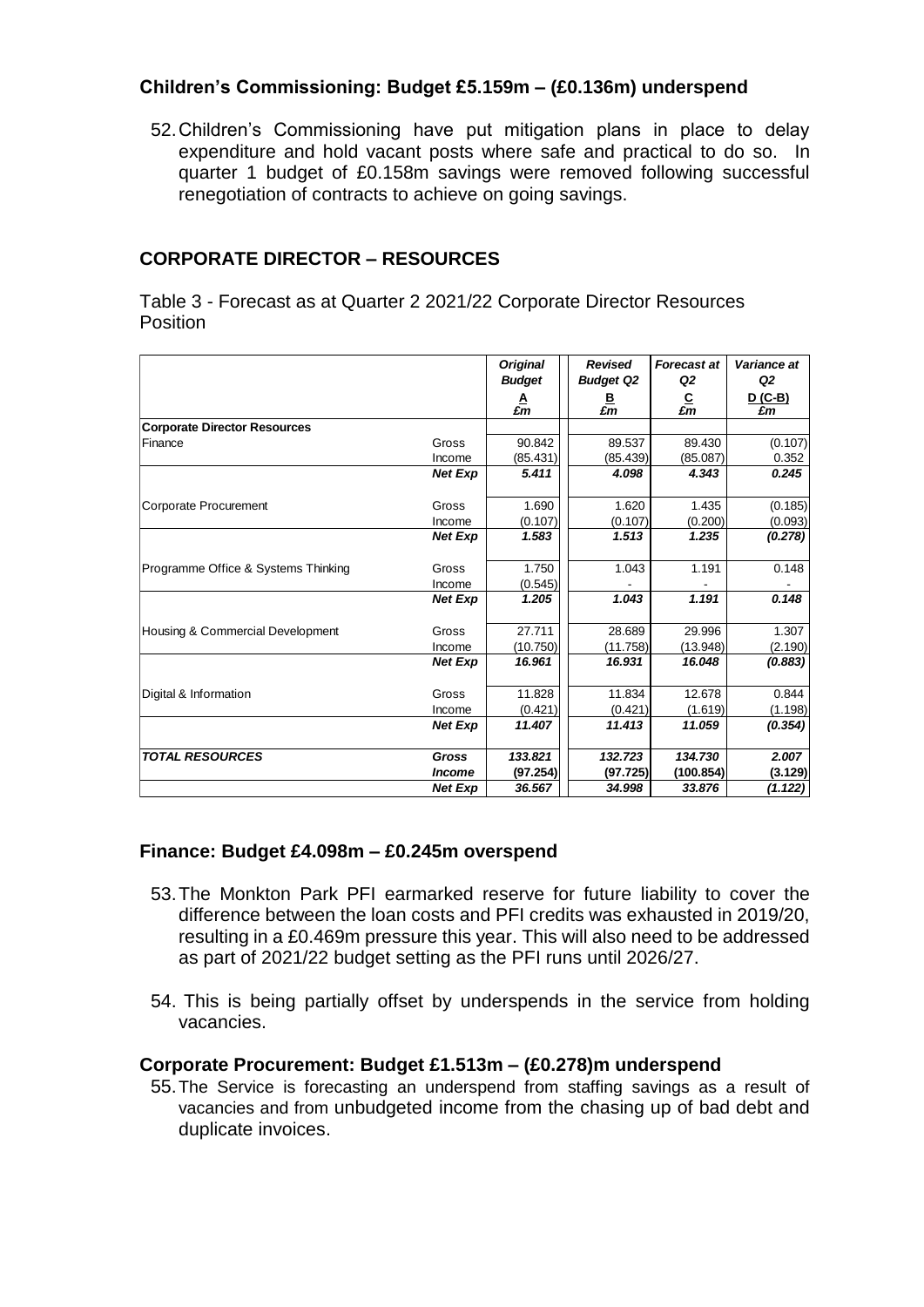## **Programme Office & Systems Thinking: Budget £1.043m – £0.148m overspend**

56.The service is forecasting a small overspend as a result of anticipated shortfall in respect of the income estimates required to fund activity, usually through transformational projects. This will look to be reduced as the year progresses either through further reduction in costs or charging of activity where applicable.

#### **Housing Services and Commercial Development: Budget £16.931m – (£0.883)m underspend**

- 57.The Housing & Commercial budget was increased by £0.400m this year to allow for COVID-19 measures for increased cleaning and hygiene supplies as staff returned back to the office. It is currently forecast that this budget will underspend by £0.270m due to extended restrictions and staff continuing to work from home, for the rest of 2021 where appropriate staff will continue to work from home.
- 58.In addition an underspend of £0.250m is forecast for reduced utility costs as a result of building being closed or restricted at the beginning of the year and from reduced energy consumption from capital improvement works through the carbon reduction programme.
- 59.The service is forecasting to receive £1.050m one off income, in relation to mineral extraction, operating COVID-19 vaccination and testing centres on Council sites and for backdated rents, vacancies have been held generating a £0.369m forecast underspend on staffing budgets. These savings are contributing £0.160m to the underspend position and are also being used to fund additional required property maintenance works.

#### **Digital and Information: Budget £11.413m – (£0.354)m underspend**

60.Digital and IT are reporting a £0.354m underspend as a result of continuing to hold vacant posts.

#### **CORPORATE DIRECTOR – PLACE & ENVIRONMENT**

Table 4 - Forecast as at Quarter 2 2021/22 Corporate Director Place & Environment Position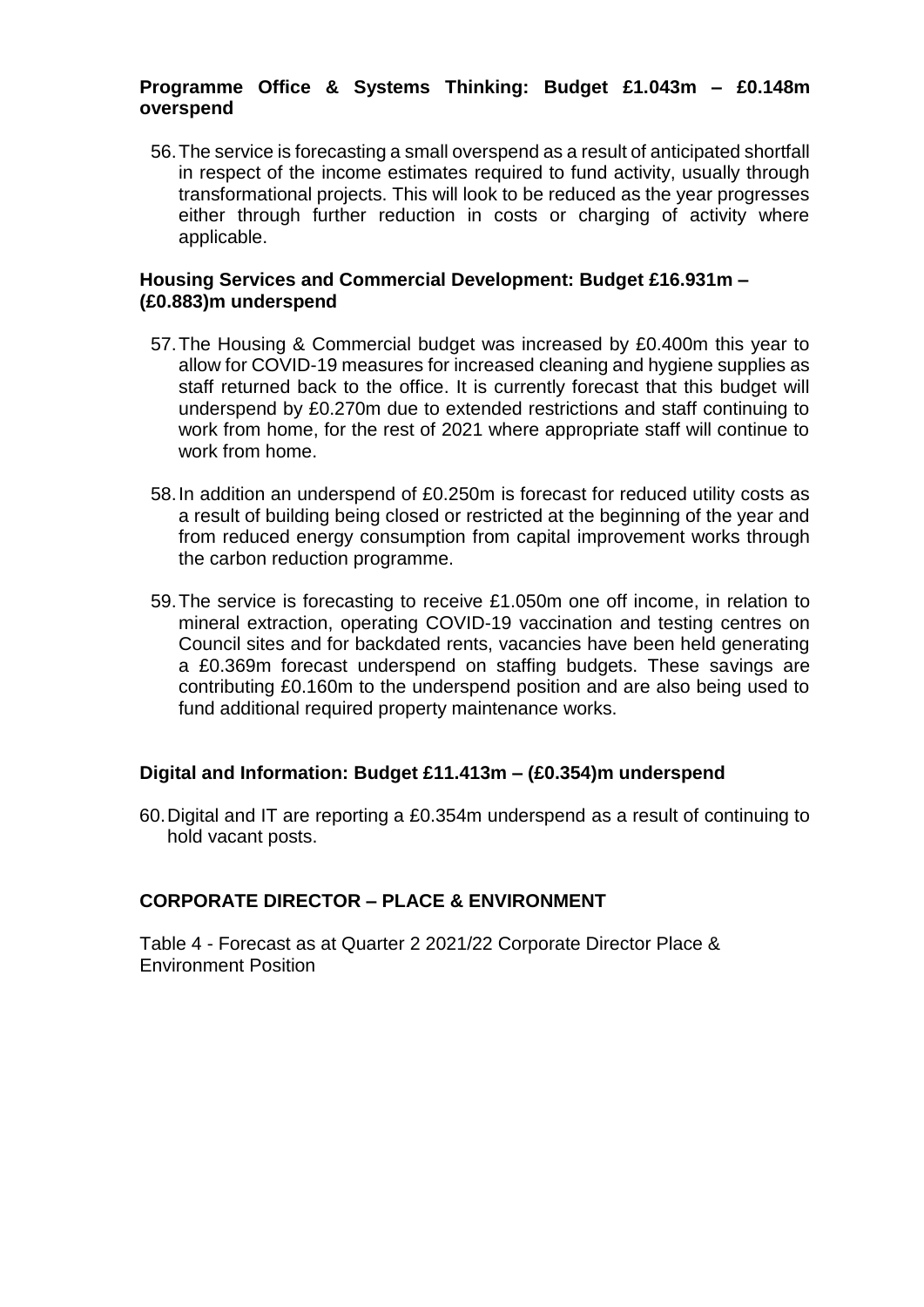|                                                   |               | <b>Original</b><br><b>Budget</b> | Revised<br><b>Budget Q2</b> | Forecast at<br>Q2 | <b>Variance at</b><br>Q2 |
|---------------------------------------------------|---------------|----------------------------------|-----------------------------|-------------------|--------------------------|
|                                                   |               | A<br>£m                          | B<br>£m                     | <u>c</u><br>£m    | $D$ (C-B)<br>£m          |
| <b>Corporate Director Place &amp; Environment</b> |               |                                  |                             |                   |                          |
| Economic Development & Planning                   | Gross         | 12.124                           | 12.463                      | 12.265            | (0.198)                  |
|                                                   | Income        | (7.379)                          | (7.379)                     | (7.328)           | 0.051                    |
|                                                   | Net Exp       | 4.745                            | 5.084                       | 4.937             | (0.147)                  |
| Communities & Neighbourhood                       | Gross         | 50.499                           | 48.978                      | 49.225            | 0.247                    |
|                                                   | Income        | (10.533)                         | (10.457)                    | (12.194)          | (1.737)                  |
|                                                   | Net Exp       | 39.966                           | 38.521                      | 37.031            | (1.490)                  |
| Highways & Environment                            | Gross         | 70.466                           | 68.399                      | 69.251            | 0.852                    |
|                                                   | Income        | (15.836)                         | (15.915)                    | (17.453)          | (1.538)                  |
|                                                   | Net Exp       | 54.630                           | 52.484                      | 51.798            | (0.686)                  |
| <b>TOTAL PLACE &amp; ENVIRONMENT</b>              | Gross         | 133.089                          | 129.840                     | 130.741           | 0.901                    |
|                                                   | <b>Income</b> | (33.748)                         | (33.751)                    | (36.975)          | (3.224)                  |
|                                                   | Net Exp       | 99.341                           | 96.089                      | 93.766            | (2.323)                  |

61.As shown above the £33.751m of Place & Environment revised budget is derived from income, the table below breaks this down further by department.

Table 5 – Place & Environment Income Budgets by Department

|                                      |                                                                                                                                                                                                                                                                                                                                                                                          | Fees &   | Grants.               |                     |
|--------------------------------------|------------------------------------------------------------------------------------------------------------------------------------------------------------------------------------------------------------------------------------------------------------------------------------------------------------------------------------------------------------------------------------------|----------|-----------------------|---------------------|
|                                      |                                                                                                                                                                                                                                                                                                                                                                                          |          | <b>Contributions,</b> | <b>Total Income</b> |
| <b>Service</b>                       | <b>Department</b>                                                                                                                                                                                                                                                                                                                                                                        | Income   | Recharges             | <b>Budgets</b>      |
|                                      | <b>Building Control</b>                                                                                                                                                                                                                                                                                                                                                                  | $-1.061$ | 0.000                 | $-1.061$            |
|                                      | Development Management                                                                                                                                                                                                                                                                                                                                                                   | $-4.035$ | 0.000                 | $-4.035$            |
| Economic Development & Planning      | <b>Enterprise Network</b>                                                                                                                                                                                                                                                                                                                                                                | $-1.174$ | 0.000                 | $-1.174$            |
|                                      | Local Land Charges                                                                                                                                                                                                                                                                                                                                                                       | $-0.950$ | 0.000                 | $-0.950$            |
|                                      | Spatial Planning                                                                                                                                                                                                                                                                                                                                                                         | 0.000    | $-0.050$              | $-0.050$            |
|                                      | Charges, Other<br>Economic Regeneration<br>0.000<br>$-7.220$<br>$-0.336$<br>Rights of Way & Countrysid<br><b>Customer Services</b><br>$-0.083$<br>$-5.317$<br>Leisure<br>Libraries & Heritage<br>$-0.405$<br><b>Public Protection</b><br>$-0.828$<br>$-0.565$<br>Transport<br>$-7.533$<br>Highways<br>$-2.642$<br>Car Parking<br>$-7.458$<br>Waste<br>$-5.813$<br>$-15.913$<br>$-30.666$ | $-0.109$ | $-0.109$              |                     |
|                                      |                                                                                                                                                                                                                                                                                                                                                                                          |          | $-0.159$              | $-7.379$            |
|                                      |                                                                                                                                                                                                                                                                                                                                                                                          |          |                       |                     |
|                                      |                                                                                                                                                                                                                                                                                                                                                                                          |          | $-0.194$              | $-0.530$            |
|                                      |                                                                                                                                                                                                                                                                                                                                                                                          |          | $-0.058$              | $-0.141$            |
|                                      |                                                                                                                                                                                                                                                                                                                                                                                          |          | $-0.531$              | $-5.848$            |
| Communities & Neighbourhood          |                                                                                                                                                                                                                                                                                                                                                                                          |          | $-0.252$              | $-0.657$            |
|                                      |                                                                                                                                                                                                                                                                                                                                                                                          |          | $-0.766$              | $-1.594$            |
|                                      |                                                                                                                                                                                                                                                                                                                                                                                          |          | $-1.125$              | $-1.689$            |
|                                      |                                                                                                                                                                                                                                                                                                                                                                                          |          | $-2.924$              | $-10.457$           |
|                                      |                                                                                                                                                                                                                                                                                                                                                                                          |          | $-0.002$              | $-2.644$            |
|                                      |                                                                                                                                                                                                                                                                                                                                                                                          |          | 0.000                 | $-7.458$            |
| Highways & Environment               |                                                                                                                                                                                                                                                                                                                                                                                          |          | 0.000<br>$-5.813$     |                     |
|                                      |                                                                                                                                                                                                                                                                                                                                                                                          |          | $-0.002$              | $-15.915$           |
| <b>TOTAL PLACE &amp; ENVIRONMENT</b> |                                                                                                                                                                                                                                                                                                                                                                                          |          | $-3.085$              | $-33.751$           |

62.It continues to be extremely difficult to forecast the impact COVID-19 is having on income. Services like Leisure and Car Parking have been hit the hardest as restrictions have led to closures and reduced demand. This remains the biggest risk for the service area, management action has been taken to hold vacancies and reduce non-essential spend to manage the fluctuations and reduction in Income, this is forecast to continue for the rest of the year. The Government extended the income compensation scheme for lost sales, fees and charges to June 2021, this has been included under Government Grants as part of funding for 2021/22 and Wiltshire's return will be submitted at the end of October 2021.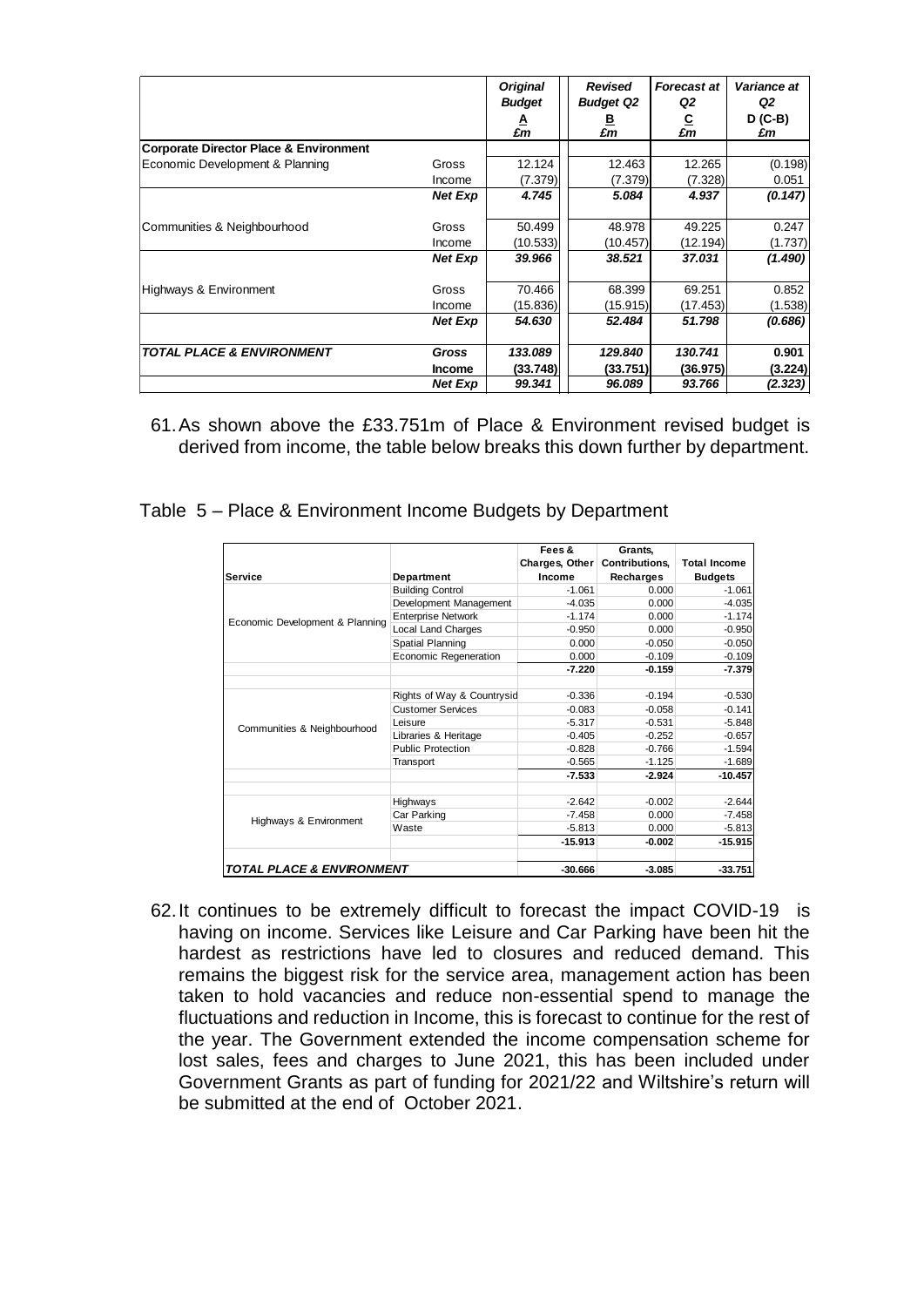## **Economic Development & Planning: Budget £5.084m – (£0.147)m underspend**

- 63.As part of budget setting for 2021/22 Development Management, Building Control and Local Land Charges Income budgets for fees and charges were reduced by 10%. For quarter 2 the forecast for income is in line with this reduced budget.
	- 64.Development Management has seen an increased level of appeals for Wiltshire compared to this time last financial year which may have future financial implications for the service, this is being managed carefully but an overspend is already being forecast. The overspend is being offset by an underspend in staffing budgets across the service as a result of vacancies and efficiencies which are delivering an overall underspend of (£0.147)m.
	- 65.An underspend of (£0.525)m has been forecast against Wiltshire Towns recovery budget. A number of grant funded programmes are being delivered alongside the Councils investment including Welcome Back and Additional Restrictions programmes which are being maximised in the first instance. It is recommended that any underspend on Towns Recovery budget is moved into an ear-marked reserve for future initiatives, this has therefore been forecast as being fully committed with no variance reported.

#### **Communities and Neighbourhood: Budget £38.521m – (£1.490)m underspend**

- 66.Leisure Services continue to manage the impact of COVID-19 on demand. Management action has been taken to promote the centres and new incentives have been introduced to attract and retain members. Staffing structures have been reviewed and vacancies have been held and will continue to be held for the rest of the year, all non-essential spend has also been stopped.
	- 67.The internally run leisure centres income budgets for 2021/22 were reduced by 30% to reflect the impact of COVID-19 on demand, as at Q2 actual income was at 58% of pre COVID-19 levels. The forecast for the rest of the year is based on income achieving 70% of pre COVID-19 levels in October and increasing steadily to 85% by March 2022. Overall, this forecast would see the service achieving 67% of pre-COVID-19 income which would result in an underachievement of income against the 2021/22 budget of £0.252m for all fees and charges income streams. The management action taken relating to staffing and supplies and services is forecast to generate a saving of £0.653m which is more than offsetting the forecast Income loss and resulting in an underspend position of (£0.463)m.
	- 68.The Ten Leisure centres operated by Places Leisure successfully transferred back to Wiltshire Council on the 1<sup>st</sup> October. For the period April to September, the open book accounting losses incurred by Places Leisure were better than originally forecast and can be offset by the National Leisure Recovery Fund grant that the Council secured for contracted leisure centres. Based on forecast levels of Income and expenditure for the Council running the sites for October to March there will be an underspend against budget of (£0.500)m. This is based on several assumptions around memberships and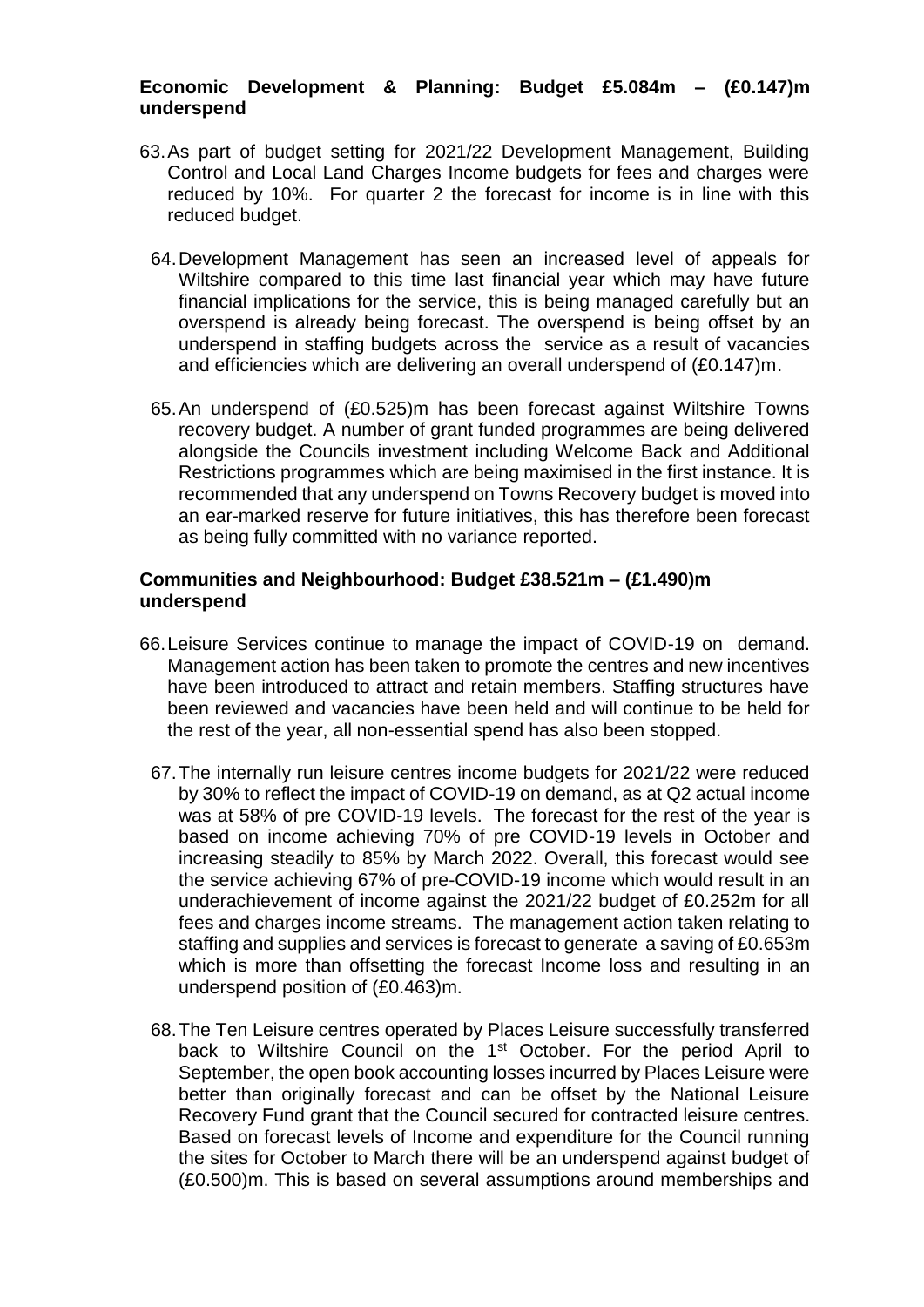therefore income levels being maintained at the same levels Places Leisure delivered for July and August, it is therefore subject to risk.

- 69.Transport is forecasting an underspend of (£0.250)m, this is from holding vacant posts in the service and a forecast saving on mainstream Education from demand. The service responds each year to September intake and demand and services are set accordingly, this changes the number of buses and routes that are required.
- 70.Libraries Heritage and Arts, Public Protection and Customer Services are reporting a combined underspend of (£0.349)m largely from staffing budgets from holding posts vacant and not using casual staff.

#### **Highways and Environment: Budget £52.484m – (£0.686)m underspend**

- 71.Car Parking services are forecasting an underachievement of income of £0.870m. This is an increase from the position reported in Qtr 1 but reflects the actual income received to date and a forward forecast based on an improving picture, including a positive spike for the Christmas period.
- 72.As updated in the quarter 1 report the Ash Die back works programme is forecasting an overspend of £0.250m for Highways trees due to the progression of the disease being more advanced. Survey work is now complete, and trees have been categorised into those needing immediate removal for health and safety and those that can be managed over the short and longer term. This will enable a full works programme to be developed and costed. The pressure in 2021/22 for survey work and responding to trees requiring immediate action is being managed within Highways by increased income in Streetworks. This Income is forecast to continue to overachieve, and it is recommended that any surplus is moved to an ear-marked reserve at year end and ringfenced for the Ash Die back programme for 2022/23. The Streetworks Income budget has been updated in the MTFS for 2022/23.
- 73.Waste services continues to see a significant increase in Income for the second quarter, this is across recycling material sales, chargeable green waste collection subscriptions and bulky waste collections. Wiltshire Council and its contractors have managed to continue to maintain the waste collection services in their entirety throughout the period of the pandemic, unlike some neighbouring local authorities, and this has contributed positively to the income generated. The pandemic has also seen increases in tonnes of material collected for recycling, and cardboard in particular. The forecast has therefore been revised to reflect actual to date and then assumes an increased amount going forward. Overall income is forecast to be £2m better than budget. Recycling material income is notoriously volatile and has been particularly influenced through changing domestic habits during the pandemic. However the Income has remained high for the first 6 months and industry intelligence is that, whilst prices have peaked, prices are not expected to fall to the levels experienced in 2021/22. The forecast has therefore been amended to reflect this with the third and fourth quarter forecast higher than budget but less than the first two quarters. This has also been updated in the MTFS for 2022/23.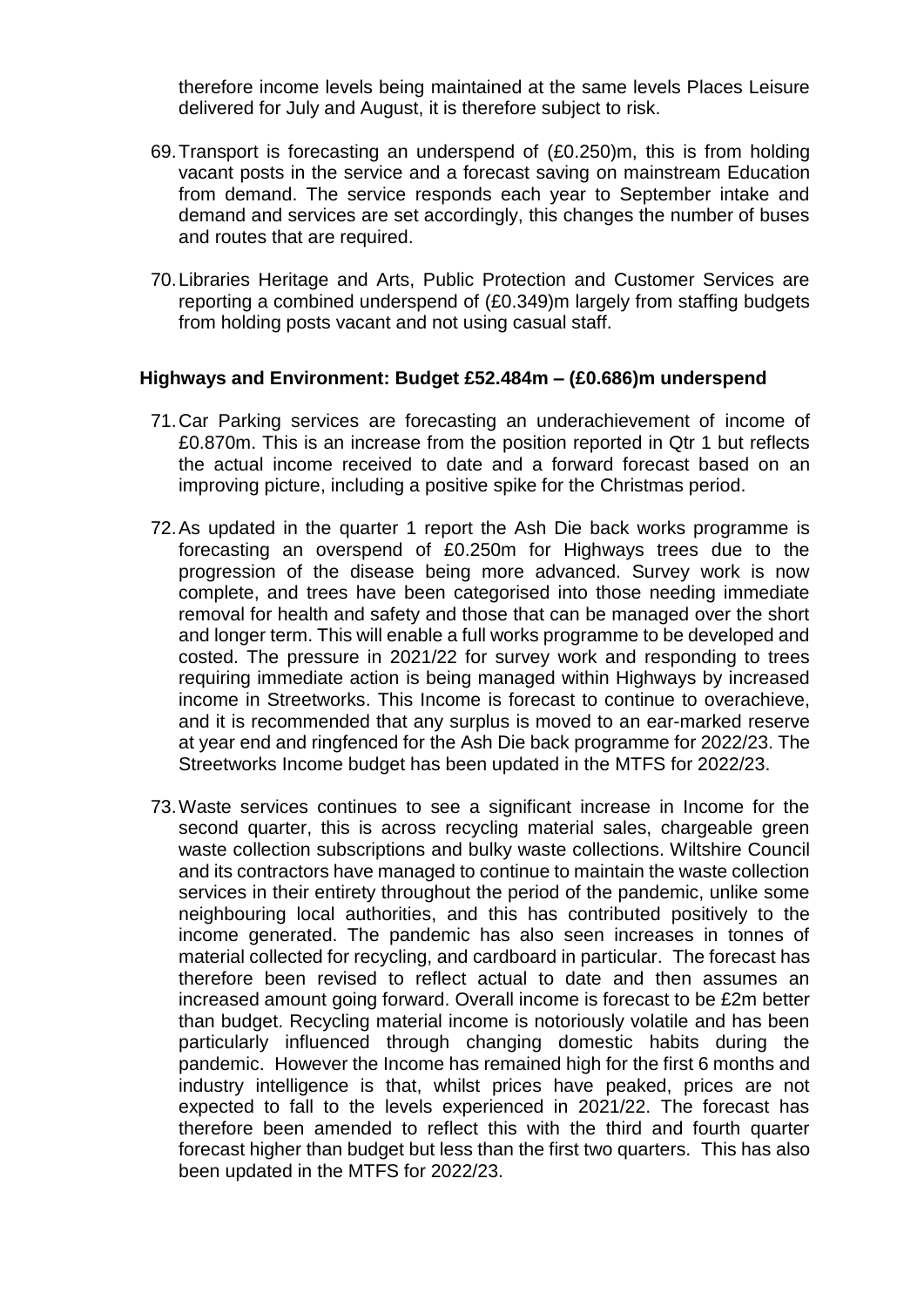- 74.A budget saving was forecast on the Mechanical Biological Treatment contract in quarter 1 due to inflation and input tonnages being split between contract years of (£0.149)m. This has increased to (£0.624)m as a result of unplanned closures and recent Environment Agency enforcement action. The impact of this is that more waste had to be sent to Landfill, the overspend on Landfill is forecast to be £0.380m. The council has two landfill diversion contracts in place which, combined with continuing recycling efforts, allows around 85% of all the waste that Wiltshire manages to be diverted from landfill. This avoids environmental pollution, and particularly avoids the generation of methane, a known "greenhouse gas". Treating residual waste through the MBT contract costs more per tonne than current arrangements for landfilling residual waste.
- 75.The table below shows the forecast tonnages and rates for the significant Waste contracts against the budgeted position, there are other factors involved in forecasting but these are the main cost drivers.

|                     |                                               |                                   |               | <b>Tonnes</b> |          |         | £/Tonne             |             |           |         | <b>Budget</b>   |
|---------------------|-----------------------------------------------|-----------------------------------|---------------|---------------|----------|---------|---------------------|-------------|-----------|---------|-----------------|
|                     |                                               |                                   |               |               |          |         |                     |             |           |         | <b>Forecast</b> |
|                     |                                               |                                   |               |               |          |         |                     |             |           |         | Variance        |
|                     |                                               |                                   | <b>Budget</b> | Current       |          |         | £/Tonne             |             |           |         | Due to          |
|                     |                                               |                                   | setting       | <b>Yr End</b> |          |         | (Budget             | £/Tonne     |           |         | Price/Ton       |
| <b>Budget:</b>      | Service:                                      | Contractor: F'cast (T) F'cast (T) |               |               | Var(T)   | Var (%) | Setting)            | (Forecast)  | Var $(f)$ | Var (%) | nes £'m         |
|                     | Provision and operation of Waste              |                                   |               |               |          |         |                     |             |           |         |                 |
|                     | Transfer Stations (WTS), a Materials          |                                   |               |               |          |         |                     |             |           |         |                 |
|                     | Recovery Facility (MRF) and two               |                                   |               |               |          |         |                     |             |           |         |                 |
| Lot1                | Household Recycling Centres (HRCs)            | <b>Hills</b>                      | 81.257        | 85.131        | 3.874    |         | 4.8% £ 67.97 £      | 65.62       | $-E2.35$  | $-3.5%$ | 0.063           |
| Lot 3               | Composting services                           | <b>Hills</b>                      | 38.357        | 39,033        | 676      |         | 1.8% £ 32.23        | £<br>32.37  | £0.14     | 0.4%    | 0.025           |
| Lot 4               | Treatment & disposal of residual waste Hills  |                                   |               |               |          |         |                     |             |           |         |                 |
|                     | (inc street sweepings)                        |                                   | 22,834        | 23,850        | 1.016    |         | 4.4% £ 38.56        | 35.91<br>£  | $-E2.65$  | $-6.9%$ | $-0.019$        |
| <b>Landfill Tax</b> | Tax payable on all waste sent to landfill N/A |                                   | 34,356        | 36,818        | 2.462    |         | 7.2% £ 97.60        | 96.70<br>Ι£ | $-£0.90$  | $-0.9%$ | 0.380           |
| Lakeside            | Energy from waste landfill diversion          | <b>Hills</b>                      |               |               |          |         |                     |             |           |         |                 |
|                     | contract.                                     |                                   | 50,000        | 50,000        | $-0$     |         | $0.0\%$ £121.48   £ | 121.94      | £0.46     | 0.4%    | 0.023           |
| <b>MBT</b>          | Mechanical biological treatment (MBT)         | <b>Hills</b>                      |               |               |          |         |                     |             |           |         |                 |
|                     | Landfill diversion contract.                  |                                   | 60,000        | 57,092        | $-2,908$ |         | $-4.8\%$ £145.91    | 141.99<br>£ | $-£3.91$  | $-2.7%$ | $-0.624$        |

Tables 5 – Waste Contract Budget vs Actual

76.The above underspends are offsetting pressures totalling £0.766m on the Collection contract and Household Recycling Centres contracts. The Collections contractor has reported an increase in the number of staff required to self-isolate which is resulting in an increase in agency backfill costs. In addition, further communications were required to inform the public about some amendments to recycling collection rounds redesign in May/June 2021, and on a larger scale funding has been earmarked to support changes to residual waste collection rounds expected in late 2021/22. The Lot 2 HRC contract budget assumes a potential requirement for further specialist waste treatment for certain materials.

## **CHIEF EXECUTIVE DIRECTORATES**

77.Table 5 - Forecast as at Quarter 2 2021/22 Chief Executive Directorates Position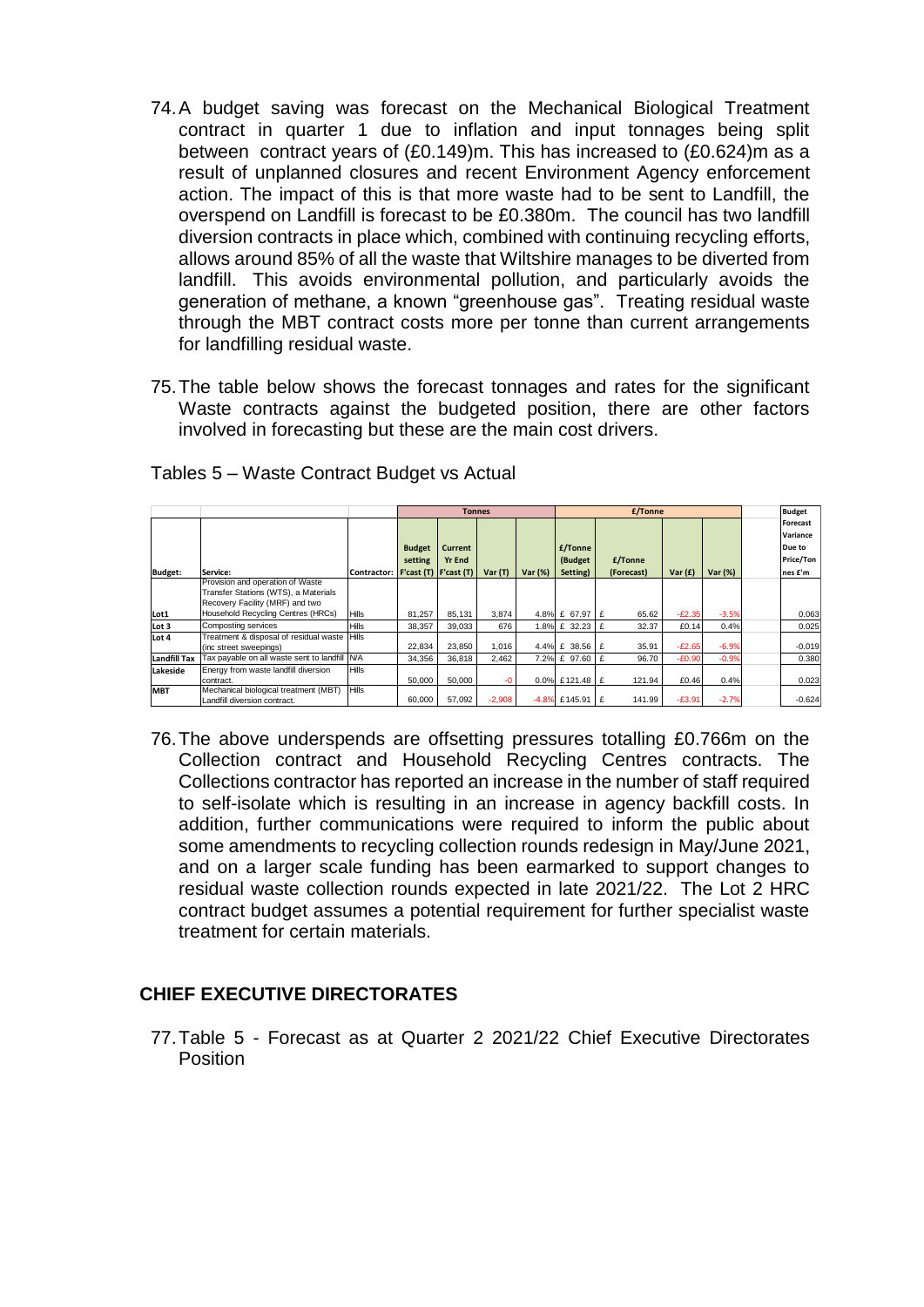|                                     |                | <b>Original</b><br><b>Budget</b> | <b>Revised</b><br><b>Budget Q2</b> | <b>Forecast at</b><br>Q2         | Variance at<br>Q <sub>2</sub> |
|-------------------------------------|----------------|----------------------------------|------------------------------------|----------------------------------|-------------------------------|
|                                     |                | A<br>£m                          | B.<br>£m                           | $\frac{\mathsf{C}}{\mathsf{E}m}$ | $D$ (C-B)<br>£m               |
| <b>Chief Executive Directorates</b> |                |                                  |                                    |                                  |                               |
| Legal & Governance                  | Gross          | 10.017                           | 9.143                              | 8.772                            | (0.371)                       |
|                                     | Income         | (2.262)                          | (2.326)                            | (1.955)                          | 0.371                         |
|                                     | <b>Net Exp</b> | 7.755                            | 6.817                              | 6.817                            | (0.000)                       |
| Human Resources & Org Development   | Gross          | 5.245                            | 7.689                              | 7.098                            | (0.591)                       |
|                                     | Income         | (2.040)                          | (2.295)                            | (2.396)                          | (0.101)                       |
|                                     | <b>Net Exp</b> | 3.205                            | 5.394                              | 4.702                            | (0.692)                       |
| Public Health                       | Gross          | 17.684                           | 17.876                             | 17.876                           |                               |
|                                     | Income         | (16.143)                         | (16.368)                           | (16.368)                         |                               |
|                                     | <b>Net Exp</b> | 1.541                            | 1.508                              | 1.508                            |                               |
| Directors & Members                 | Gross          | 3.298                            | 3.240                              | 3.147                            | (0.093)                       |
|                                     | Income         | (0.014)                          | (0.014)                            | (0.014)                          |                               |
|                                     | <b>Net Exp</b> | 3.284                            | 3.226                              | 3.133                            | (0.093)                       |
| <b>Commercial Savings</b>           | Gross          | 0.102                            | 0.102                              |                                  | (0.102)                       |
|                                     | Income         |                                  |                                    |                                  |                               |
|                                     | <b>Net Exp</b> | 0.102                            | 0.102                              | $\blacksquare$                   | (0.102)                       |
| <b>TOTAL CEX DIRECTORATES</b>       | <b>Gross</b>   | 36.346                           | 38.050                             | 36.893                           | (1.157)                       |
|                                     | Income         | (20.459)                         | (21.003)                           | (20.733)                         | 0.270                         |
|                                     | <b>Net Exp</b> | 15.887                           | 17.047                             | 16.160                           | (0.887)                       |

#### **Legal, & Governance: Budget £6.817m – Nil variance**

78.Legal, Electoral and Registration are forecasting a nil variance, the biggest risk facing the service is achieving income budget for Legal Services, which has been impacted by COVID-19 restrictions and the Council's response. Registration income has seen a significant increase as restrictions have lifted, this combined with an underspend on salaries from holding vacancies is balancing the budget.

#### **Human Resources & Organisational Development Services including the executive office, communications, marketing and events: Budget £5.304m – £0.692m variance**

79.The service area has significantly increased following the transfer of the executive office, communications, marketing, and events teams. A number of staff are redeployed to support capital programmes and transformational schemes and aligned to the last financial year, wherever possible these posts have not been backfilled on a like for like basis. In addition, executive office and communications service areas have held vacancies, leading to a forecast underspend on salaries.

#### **Directors and Members: Budget £3.226m – (£0.093)m underspend**

80.A £0.093m saving is being achieved on staffing budgets, this is the full year saving from finalising the senior management structure.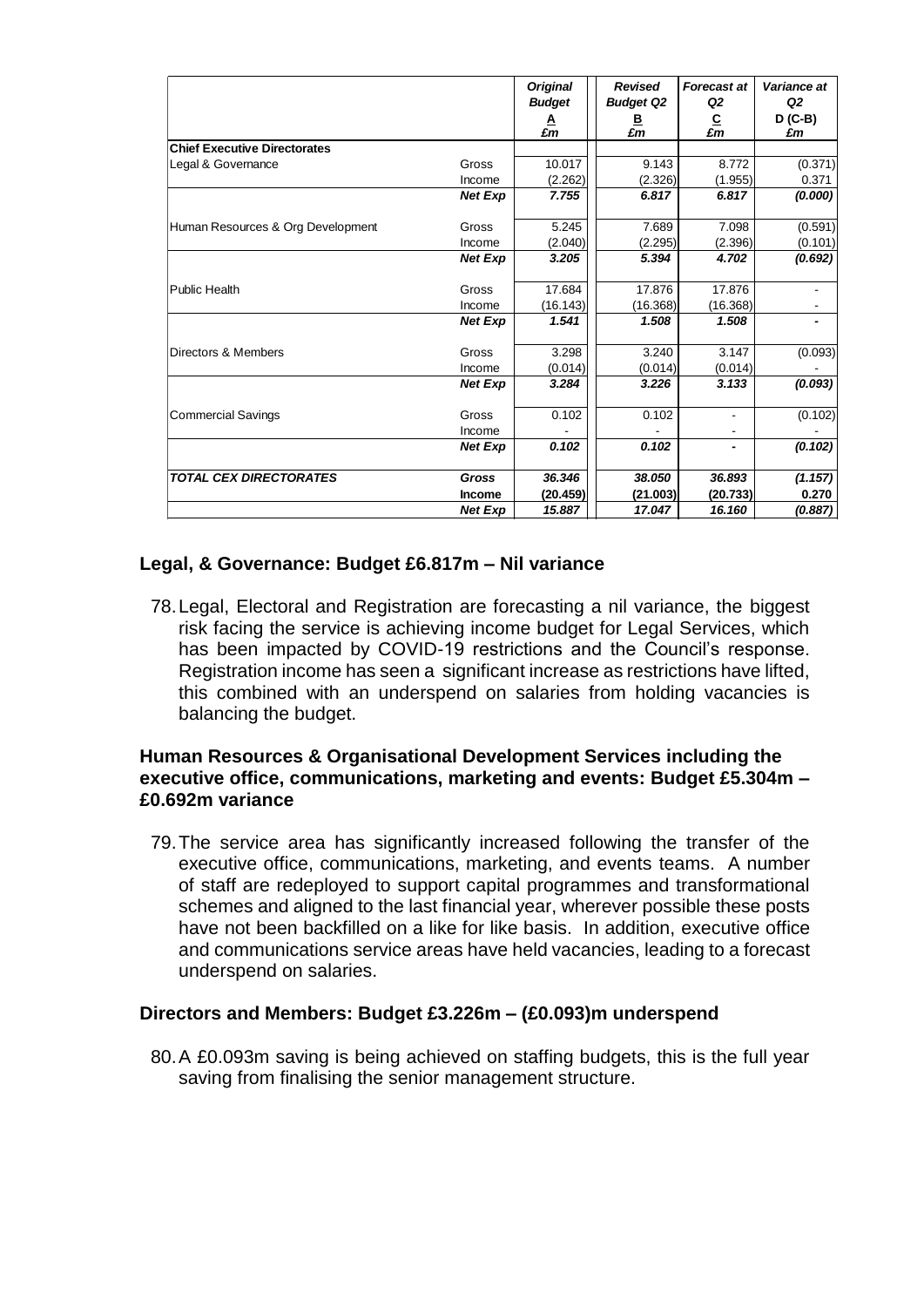## **Commercial Savings: Budget £0.102m – (£0.102)m underspend**

81.A £0.200m Commercial savings target was set for the 2021/22 budget to recognise savings that should arise during the year from the commercial activity we undertake each year as a Council compared to that for which we have budgeted. In the first quarter a total of £0.302m commercial savings was achieved, as reported in quarter 1 these savings have now been moved and are now shown in the relevant service areas. The variance shown here is the overachievement of the savings target. The table below details the commercials savings to date.

| Table 6 – Commercial Savings |  |
|------------------------------|--|
|------------------------------|--|

| <b>Service</b>              | <b>Saving</b>                                       | Saving<br>2021-22   2022-23 | Saving |
|-----------------------------|-----------------------------------------------------|-----------------------------|--------|
|                             |                                                     | £'m                         | £'m    |
| Communities & Neighbourhood |                                                     | 0.083                       | 0.083  |
|                             | Re-Procurement of Home to School, SEN and           |                             |        |
|                             | specialist transport contracts from April 2021 to   |                             |        |
| Education & Skills          | April 2026                                          | 0.209                       | 0.209  |
|                             | Civica Abritas IT Software contract extension for 4 |                             |        |
|                             | years to July 2025. 4 year saving £0.072m. 21/22    |                             |        |
| Digital & Information       | savings £0.010m                                     | 0.010                       | 0.020  |
| <b>TOTAL</b>                |                                                     | 0.302                       | 0.312  |

82.The principles for commercial savings were set out in Quarter 1 report and will continue to be applied.

## **CORPORATE EXPENDITURE**

Table 7 - Forecast as at Quarter 2 2021/22 Corporate Position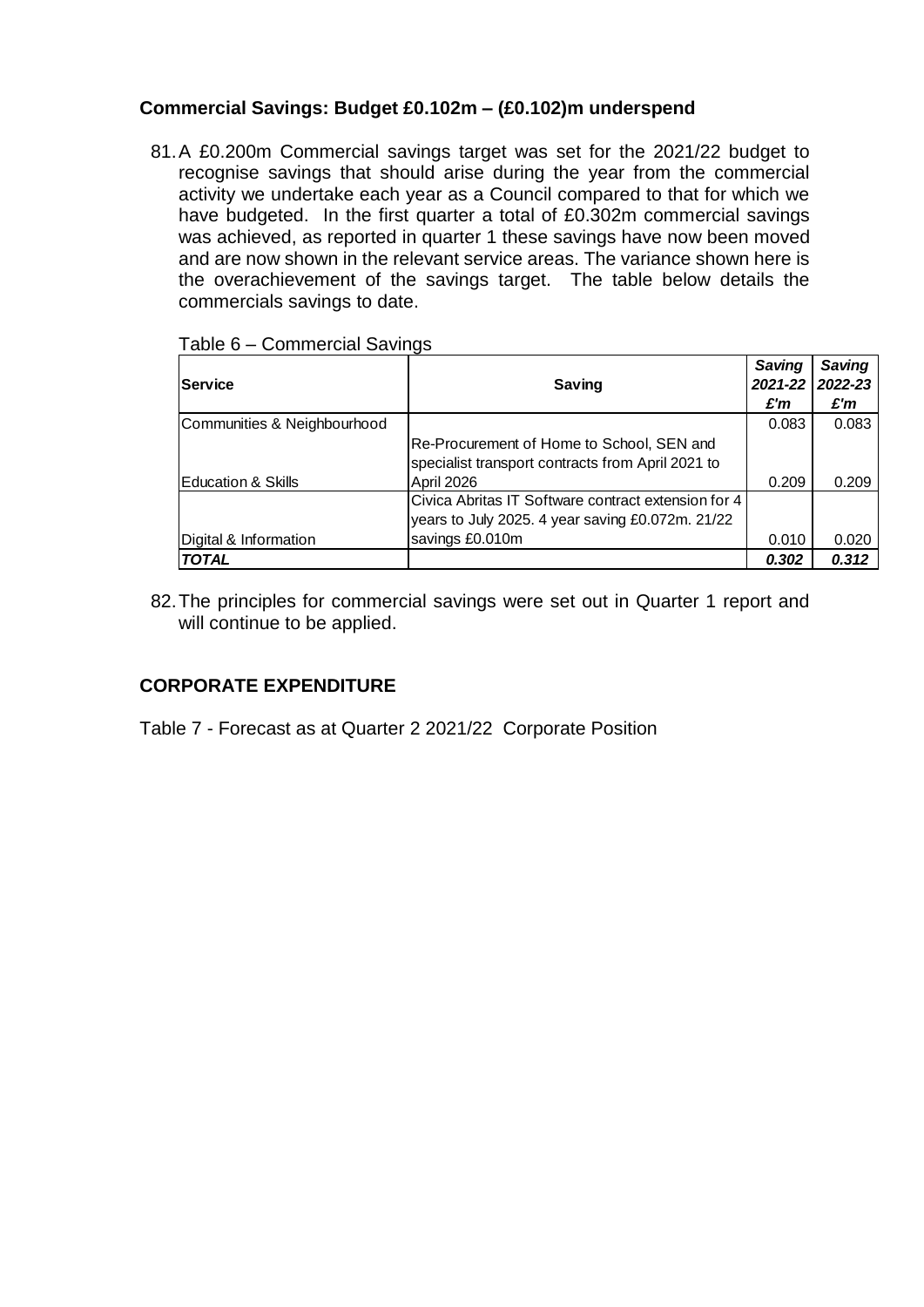|                                             |                 | <b>Original</b><br><b>Budget</b> | <b>Revised</b><br><b>Budget Q2</b> | <b>Forecast at</b><br>Q2 | Variance at<br>Q <sub>2</sub> |
|---------------------------------------------|-----------------|----------------------------------|------------------------------------|--------------------------|-------------------------------|
|                                             |                 | ≜<br>£m                          | ₿<br>£m                            | $\frac{C}{\pounds m}$    | D (C-B)<br>£m                 |
| Corporate                                   |                 |                                  |                                    |                          |                               |
| Movement on Reserves                        | Gross<br>Income | (8.444)                          | (8.487)                            | (8.676)                  | (0.189)                       |
|                                             | <b>Net Exp</b>  | (8.444)                          | (8.487)                            | (8.676)                  | (0.189)                       |
| Financing & Investment Income & Expenditure | Gross           | 25.520                           | 27.367                             | 25.361                   | (2.006)                       |
|                                             | Income          | (0.200)                          | (0.200)                            | (0.121)                  | 0.079                         |
|                                             | <b>Net Exp</b>  | 25.320                           | 27.167                             | 25.240                   | (1.927)                       |
| <b>Corporate Costs</b>                      | Gross<br>Income | 1.087                            | 4.196                              | 4.196                    |                               |
|                                             | Net Exp         | 1.087                            | 4.196                              | 4.196                    |                               |
| <b>Corporate Levies</b>                     | Gross           | 7.664                            | 7.664                              | 7.664                    |                               |
|                                             | Income          | (1.039)                          | (1.039)                            | (1.039)                  |                               |
|                                             | <b>Net Exp</b>  | 6.625                            | 6.625                              | 6.625                    |                               |
| Covid                                       | Gross           |                                  |                                    | 0.148                    | 0.148                         |
|                                             | Income          |                                  |                                    | (0.352)                  | (0.352)                       |
|                                             | <b>Net Exp</b>  |                                  |                                    | (0.204)                  | (0.204)                       |
| <b>TOTAL CORPORATE</b>                      | Gross           | 25.827                           | 30.740                             | 28.693                   | (2.047)                       |
|                                             | Income          | (1.239)                          | (1.239)                            | (1.512)                  | (0.273)                       |
|                                             | <b>Net Exp</b>  | 24.588                           | 29.501                             | 27.181                   | (2.320)                       |

#### **Movement on Reserves: Budget (£8.444m) – (£0.189m) underspend**

83.In the previous financial year (2020/21) where specific COVID-19 grants were not fully spent they were set aside in earmarked reserves to allow activity to be funded in the new year. Following the completion of returns to government for specific COVID-19 grants it has been identified that £0.189m of spend was incurred in 2020/21 associated with the Compliance and Enforcement grant activity although the grant was shown as unspent and set aside. The earmarked reserve therefore should not continue to be set aside and is being drawn down in full with no corresponding pressure of costs to fund in the year.

## **Financing & Investment Income & Expenditure: Budget £27.167m – (£1.927m) underspend**

84.The final borrowing figure for 2020/21 sets the minimum revenue provision charge for year 2021/22, due to the 2020/21 year end underspend position there is a £1.966m saving in 2021/22. Based on the current cashflow forecast the Council will not need to borrow in 2021/22, this is forecast to generate an interest payable saving of £0.120m, however this is partially offset by the forecast loss in interest receivable of £0.080m due to interest rates being so low. Costs of Asset Disposal is forecast to overspend by £0.079m in 2021/22, some of this is a timing issue and will be allocated against the capital receipt when the asset is sold in future years.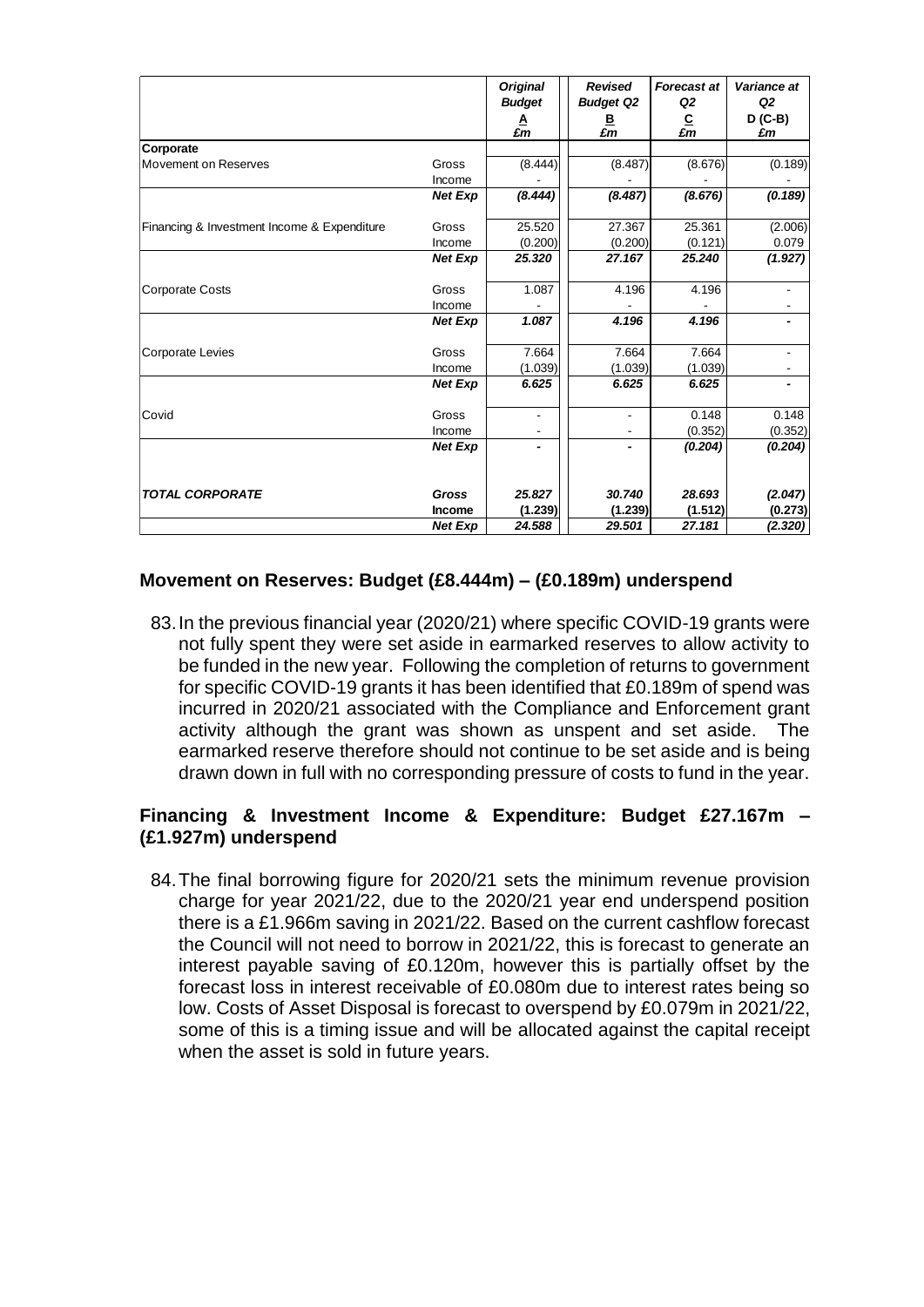## **COVID-19 Direct costs: Budget £0 – £0.204m underspend**

- 85.As part of COVID-19 response temporary morgues were set up across the county, these have now been decommissioned, the costs have been shared on a proportional split between Wiltshire and Swindon. The final costs have been incurred and are shown here at £0.148m.
- 86.The Council have been awarded £0.353m New Burdens Grant to go towards the additional costs of delivering the Business Grants for the period August 2020 to March 2021, the costs for delivering this were included in 2020/21 this grant is therefore shown as an underspend to offset the above pressures.

## **Collection Fund**

- 87.The Collection Fund is the ring-fenced fund which comprises all income and expenditure for both the Council Tax and Business Rates.
- 88.In setting the budget prudent estimates were used on the likely level of receipts to be recouped in 2021/22 from both sources and current forecasts are in line with these original estimates. £1m was set aside for collection uncertainty on business rates which, if not needed, could be utilised to support businesses further. With the easing of restrictions and the ending of various support to business sectors it is unclear how the sectors will respond and their ability to be able to meet their business rate demands going forward. Further announcements were made as part of the Spending Round 2021 on reliefs for businesses for the next financial year, giving an indication that further time is required for the economy to recover from the pandemic.
- 89.It should be noted that the £34m s31 grant given by government to support the cashflow impact of mandatory business rates reliefs in 2020/21, and currently held in an earmarked reserve will be applied in full to deal with the expected deficit that will arise on the collection fund at the end of this financial year.

#### **Dedicated Schools Grant – Total Grant £406.318m - £8.227m forecast net overspend**

- 90.The forecast variance for dedicated schools grant (DSG) is a net £8.227m overspend. This is driven by demand from parents and schools for support for vulnerable children with SEN & disability, reflected in increased numbers of education health and care plans (EHCPs.) The number of EHCPs at the end of quarter 2 2020-21 was 4,053; quarter 2 in 2021-22 is 4,255; an increase of 202 plans (4.98%.) This not reflect the current demand in the system as shared in the SEN & Inclusion Investment Cabinet report in July where Members approved additional resource of £1.7M to help address pressures.
- 91.The demand pressure and overspend is aligned with the national picture for many other local authorities and Government's acknowledgement of this is reflected in the national level additional funding for the 2020/21 high needs block of £780m and £730m for 2021-22 financial year. The 2021-22 allocation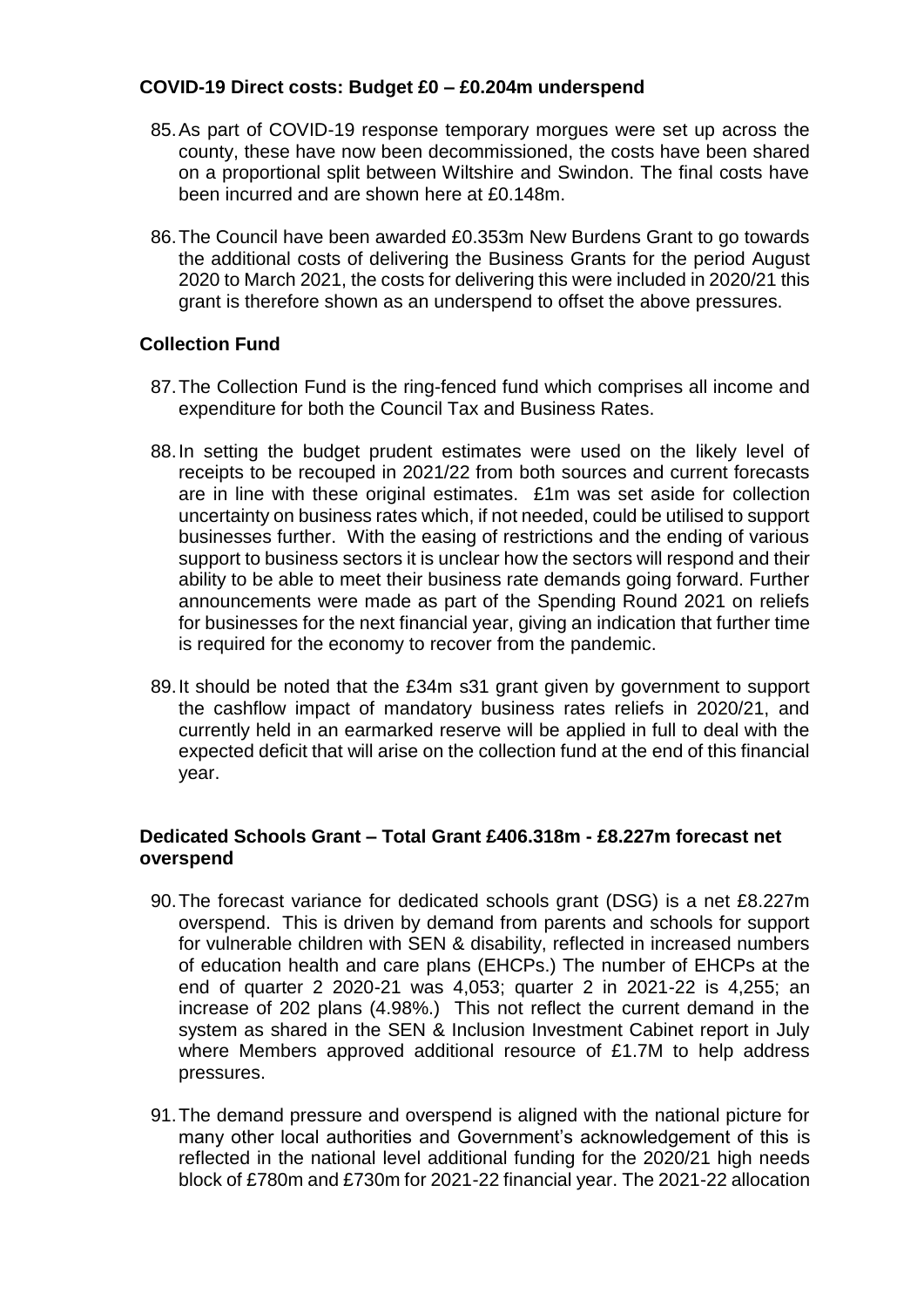included a £5.5m increase for Wiltshire. This has come someway to alleviating the pressure it will not however, assist with previous years overspends which are held in the DSG deficit reserve in the local authority's balance sheet. Lobbying continues to request support and additional funding at national level.

92.The DSG is ringfenced and is separate to local authority budget. Any underspend or overspend is also ringfenced. At the beginning of the financial year, the DSG reserve balance had a deficit of £18.474m this is now forecast to be £26.701m. The local authority has a 10-year recovery plan centred around inclusion which is being implemented in partnership with schools however the deficit lies with Wiltshire Council whilst the recovery plan is delivered. Additional funding is key to meeting the needs of Wiltshire pupils.

|                                              | Early   | <b>All Other</b> | <b>Total DSG</b> |
|----------------------------------------------|---------|------------------|------------------|
|                                              | Years   | <b>Blocks</b>    | Reserve          |
| Balance brought forward from 2020-21         |         | £18.474m         | £18.474m         |
| Early Years previous year adjustment         | N/A     |                  |                  |
| Forecast Variance (all blocks) for 2020-21   | (0.083) | 8.310            | 8.227            |
| Forecast DSG Deficit carried forward 2020-21 | (0.083) | 26.784           | 26.701           |

#### **DSG Reserve (held in the council's balance sheet)**

- 93.School Leaders have raised the profile of the funding challenges with Wiltshire's MPs who have been supportive and in turn, raised with central government.
- 94.Officers have taken every opportunity to take part in national and south west comparator research which show the extent of the national and regional issue. Best practice and savings approaches are being shared with peers.
- 95.Wiltshire is taking steps to address the demand for specialist placements; significant Council investment in the System of Excellence and new Special School places in the north of the county, the 150 place free special school in the south, expansion of specialist places within our schools and the flexible use of capital receipts by the council to fund a series of projects to facilitate change both internally and to influence partners. These and the savings planned from them do not lead to a balanced position within the 10-year recovery period. Savings are limited by many external factors and include a parent's legal right to state parental preference and recourse to a tribunal. Our local authority position is that we simply cannot sustain the DSG deficit.
- 96.Officers are regularly meeting with school leaders to progress plans through the High Needs Recovery Group, reporting the position and recovery plan to Schools Forum. As the situation stands both locally and for most other local authorities, the pupil driven needs simply cannot be met without an appropriate level of funding. The DfE have acknowledged this and confirmed this will be considered as part of the SEN review. The local authority continues to meet regularly with the DfE to monitor progress against plans.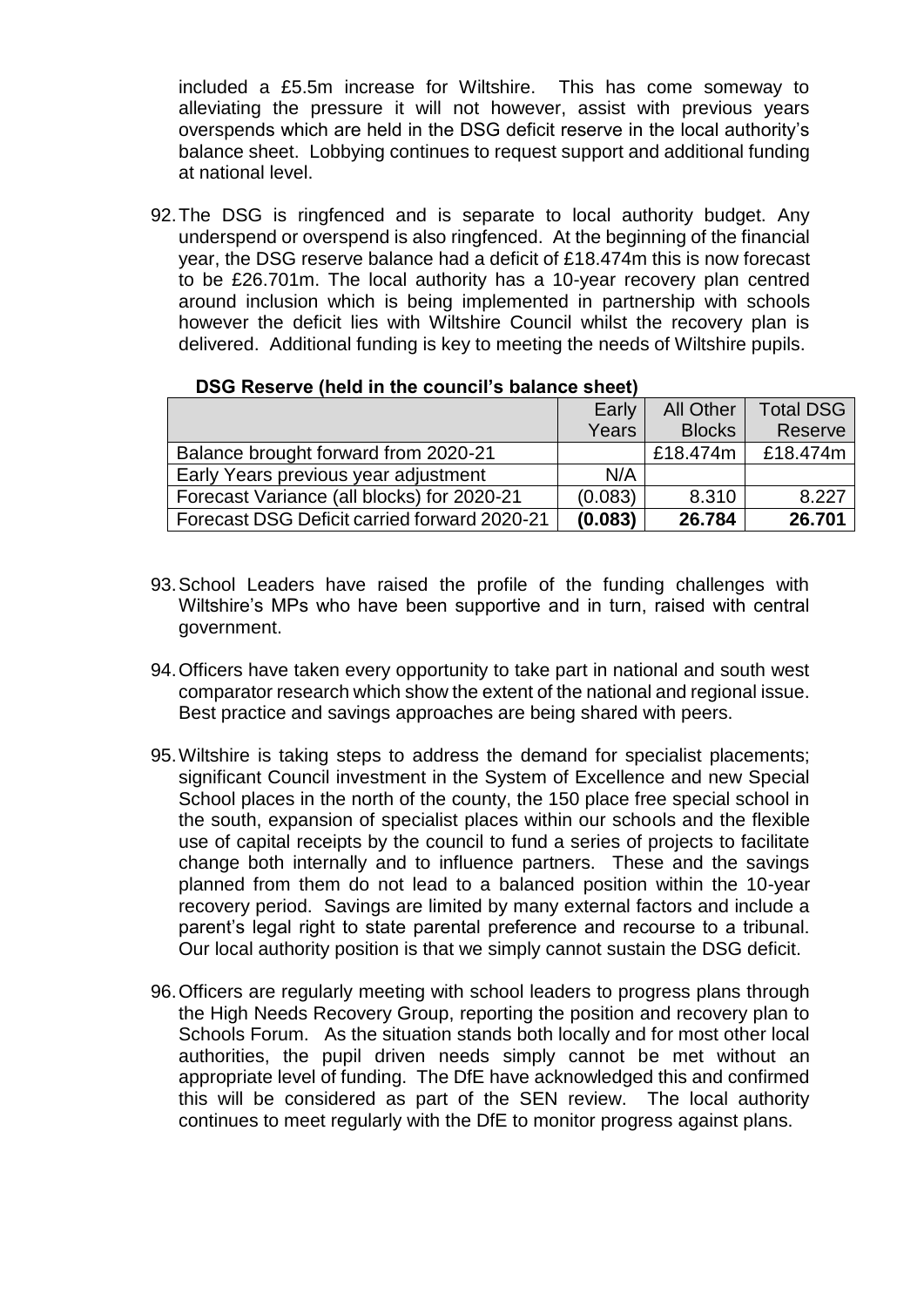## **SAVINGS DELIVERY 2021/22**

- 97.At 2020/21 year end the Council had identified £8.866m savings as undelivered. £7.099m of these savings were reset at budget setting 2020/21 either through growth or budget rebasing effectively removing those savings that could not be delivered.
- 98.This has left £1.767m prior year savings to be delivered which combined with the 2021/22 savings proposals of £2.601m gives a total savings target for 2021/22 of £4.368m.
- 99. The deliverability of these proposals is monitored and reported directly to the Corporate Leadership Team (CLT). The assessment on the deliverability of the savings at the end of quarter 2 is shown in the table below, these assessments are included in the General Fund figures set out in this report.
- 100. Of the £4.368m savings proposals £2.771m (63.44%) are assessed as either being delivered (blue) or on track to be delivered (green) or have alternative replacement savings identified (grey). £1.430m (32.74%) are assessed as Amber which means they are progressing but contain risk of nondelivery.
- 101. The only change between Q1 and Q2 reporting for savings delivery is where the year 1 fostering excellence savings of £0.153m are now considered as delivered (blue) rather than green.
- 102. £0.167m (3.8%) of savings targets are currently assessed as red. This means they are deemed unlikely to be delivered as planned and to the timescales required i.e. in this financial year. Officers will continue to try and identify compensating savings and corresponding mitigating actions, as well as identifying where the savings will now no longer be able to be delivered at all as originally approved.
- 103. The delivery of savings remains a focus for the Council and the status of the undelivered savings will be considered as part of the financial recovery and future year financial planning processes to ensure the budget remains robust and deliverable.

Table 8 – 2021/22 Savings Delivery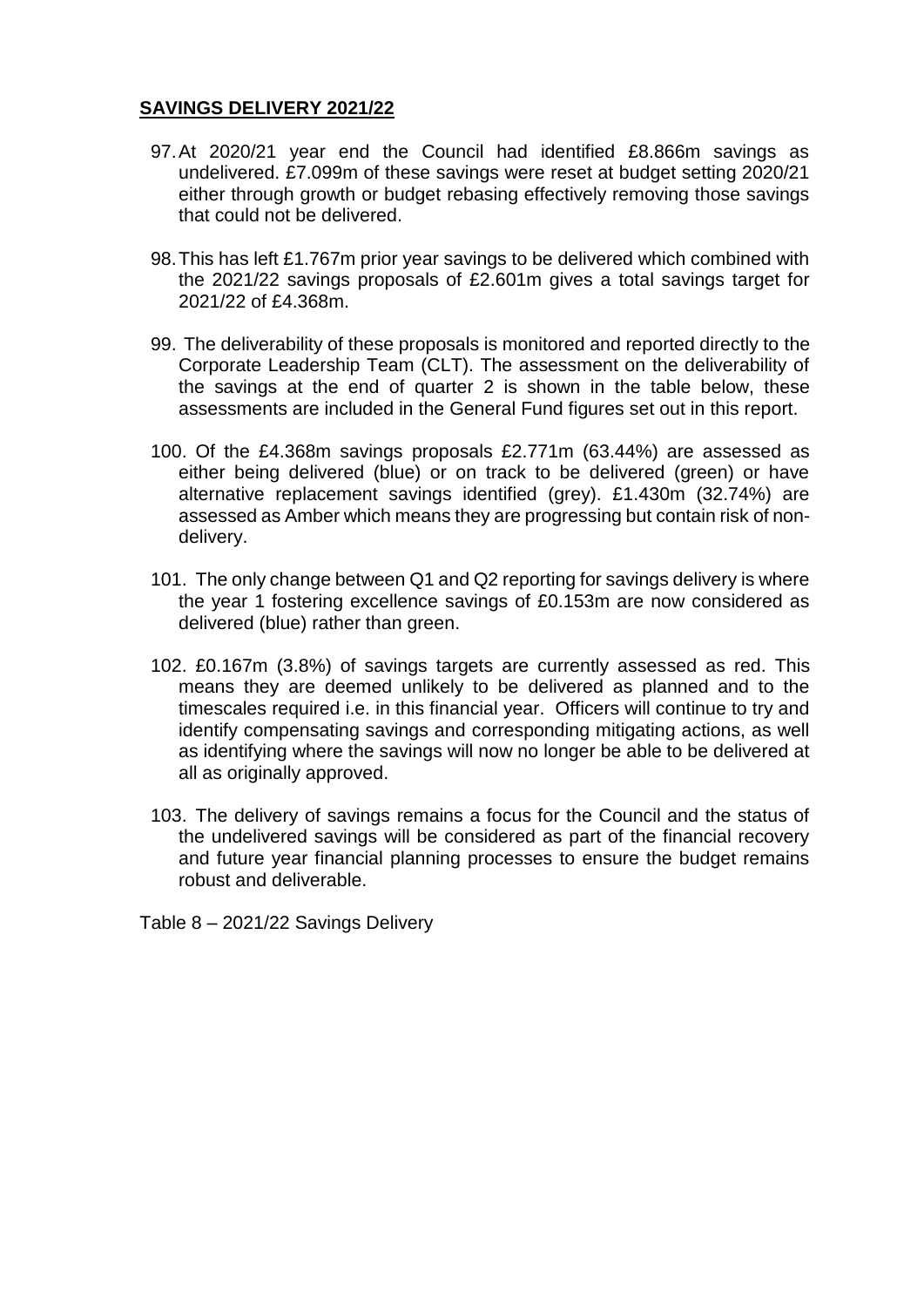| <b>Service Area</b>                   |                    | Total<br>Saving<br>$(\text{Em})$ | <b>Delivered</b><br>$(\text{Em})$ | Green<br>(f.m)           | <b>Amber</b><br>$(\text{Em})$ | <b>Red</b><br>(Em)       | <b>Alternative</b><br><b>Savings</b><br>(f.m) |
|---------------------------------------|--------------------|----------------------------------|-----------------------------------|--------------------------|-------------------------------|--------------------------|-----------------------------------------------|
| <b>Corporate Director People</b>      |                    |                                  |                                   |                          |                               |                          |                                               |
| Family & Childrens                    | 2021/22            | $-0.153$                         | $-0.153$                          | $\overline{\phantom{a}}$ |                               |                          | ٠                                             |
| Learning Disabilities & Mental Health | <b>Prior Years</b> | $-0.700$                         | $-0.100$                          | ٠                        | $-0.600$                      |                          |                                               |
| Access & Reablement                   | Prior Years        | $-0.700$                         | $\overline{\phantom{a}}$          | ٠                        | $-0.700$                      | ٠                        | ٠                                             |
|                                       | 2021/22            | $-0.130$                         | ä,                                |                          | $-0.130$                      |                          | ٠                                             |
| Commissioning - Adults                | <b>Prior Years</b> | $-0.367$                         | ä,                                | $-0.200$                 |                               | $-0.167$                 | $\overline{\phantom{a}}$                      |
|                                       | <b>TOTAL</b>       | $-2.050$                         | $-0.253$                          | $-0.200$                 | $-1.430$                      | $-0.167$                 | $\blacksquare$                                |
| <b>Corporate Director Resources</b>   |                    |                                  |                                   |                          |                               |                          |                                               |
| Housing & Commercial Development      | 2021/22            | $-0.050$                         | ä,                                | $-0.050$                 |                               | $\overline{\phantom{a}}$ | $\overline{\phantom{a}}$                      |
|                                       | <b>TOTAL</b>       | $-0.050$                         | ÷                                 | $-0.050$                 | $\blacksquare$                | ÷                        |                                               |
| <b>Chief Executive Directorates</b>   |                    |                                  |                                   |                          |                               |                          |                                               |
| Human Resources & Org Development     | 2021/22            | $-0.068$                         | $-0.068$                          | $\overline{\phantom{a}}$ | $\blacksquare$                | $\blacksquare$           | $\overline{\phantom{a}}$                      |
|                                       | <b>TOTAL</b>       | $-0.068$                         | $-0.068$                          | ÷.                       |                               | ٠                        | $\blacksquare$                                |
|                                       |                    |                                  |                                   |                          |                               |                          |                                               |
| <b>Corporate / Cross Cutting</b>      | 2021/22            | $-2.200$                         | ä,                                | $-1.701$                 | $\mathcal{L}$                 | $\overline{\phantom{a}}$ | $-0.499$                                      |
|                                       | Total              | $-2.200$                         | ä,                                | $-1.701$                 | $\blacksquare$                | ÷.                       | $-0.499$                                      |
|                                       |                    |                                  |                                   |                          |                               |                          |                                               |
| <b>GRAND TOTAL</b>                    | <b>Prior Years</b> | $-1.767$                         | $-0.100$                          | $-0.200$                 | $-1.300$                      | $-0.167$                 |                                               |
|                                       | 2021/22            | $-2.601$                         | $-0.221$                          | $-1.751$                 | $-0.130$                      | $\sim$                   | $-0.499$                                      |
|                                       | Total              | $-4.368$                         | $-0.321$                          | $-1.951$                 | $-1.430$                      | $-0.167$                 | $-0.499$                                      |
|                                       |                    |                                  |                                   |                          |                               |                          |                                               |
|                                       | Prior Year %       |                                  | 5.7%                              | 11.32%                   | 73.57%                        | 9.5%                     | 0.00%                                         |
|                                       | 2021/22 %          |                                  | 8.5%                              | 67.32%                   | 5.00%                         | 0.0%                     | 19.18%                                        |
|                                       | Total %            |                                  | 7.3%                              | 44.67%                   | 32.74%                        | 3.8%                     | 11.42%                                        |

## **CAPITAL RECEIPTS FLEXIBILITIES 2021/22**

- 104. The government allows Local Authorities to fund transformational activity that is designed to deliver ongoing revenue savings and/or transform service delivery to reduce costs or reduce demand for services in the future. This is known as Capital Receipts flexibilities. It is important that any Local Authority using this flexibility is transparent in reporting its plans and the individual projects that are to be funded or part funded and report the previous years' activity and whether the planned savings and/or service transformation have been or are being delivered as planned.
- 105. The forecast position for the current financial year, 2021/22 is shown in the table below and includes narrative on each project and the delivery of benefits that is expected.

Table 9 Flexible Use of Capital Receipts 2021/22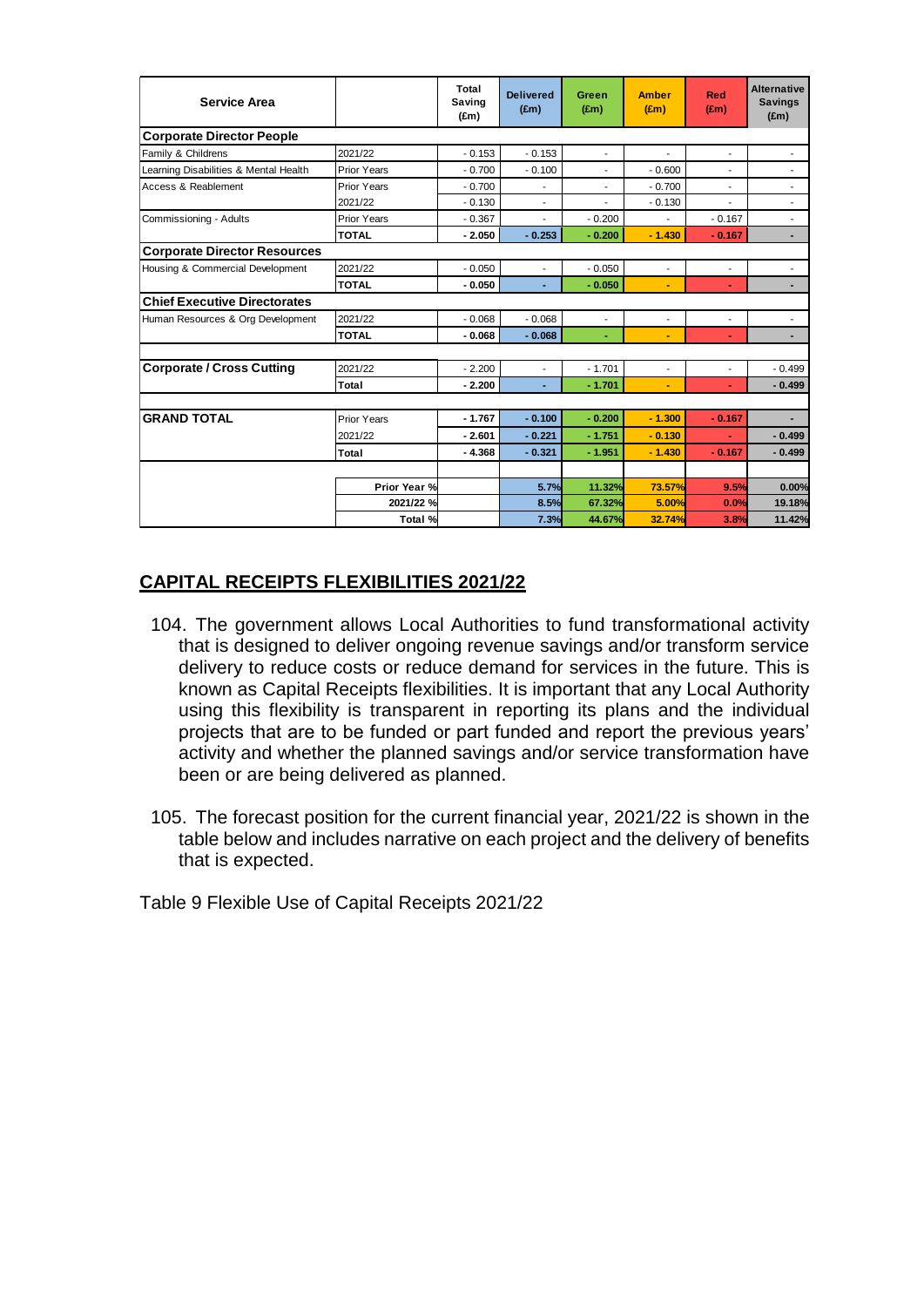| <b>Directorate</b>                  | <b>Description</b>                                      | <b>Approved</b><br><b>Budget</b><br>2021-22 | <b>Full Year</b><br><b>Forecast</b><br>2021/22 | Variance | <b>Benefits</b>                                                                                                                                                                                                                                                                                                                                                                                                                                                                                                                                                                                                            |
|-------------------------------------|---------------------------------------------------------|---------------------------------------------|------------------------------------------------|----------|----------------------------------------------------------------------------------------------------------------------------------------------------------------------------------------------------------------------------------------------------------------------------------------------------------------------------------------------------------------------------------------------------------------------------------------------------------------------------------------------------------------------------------------------------------------------------------------------------------------------------|
|                                     |                                                         | £m                                          | £m                                             | £m       |                                                                                                                                                                                                                                                                                                                                                                                                                                                                                                                                                                                                                            |
| HR/OD                               | Organisational Development<br>Transformation            | 1.703                                       | 0.540                                          | $-1.163$ | The 10% saving will be in part attributed to the change efforts supporting service<br>redesign, changes to ways of working and the effective adoption of new technologies<br>Skills, knowledge and capability to work effectively as the organisation changes and<br>transforms.                                                                                                                                                                                                                                                                                                                                           |
| Other                               | <b>Business Intelligence</b>                            | 1.000                                       | 0.329                                          | $-0.671$ | Improved system around data collection and reporting to enable information to be<br>compared and analysed, thus adding value to services                                                                                                                                                                                                                                                                                                                                                                                                                                                                                   |
| Children's & Families               | Fostering Excellence Scheme                             | 0.594                                       | 0.309                                          | $-0.285$ |                                                                                                                                                                                                                                                                                                                                                                                                                                                                                                                                                                                                                            |
| Children's & Families               | <b>FACT Transformation</b>                              | 0.639                                       | 0.250                                          | $-0.389$ | This is a wide-ranging programme to streamline and improve the way we work by<br>taking a whole-system, holistic approach with corporate partners, staff, children,                                                                                                                                                                                                                                                                                                                                                                                                                                                        |
| Children's & Families               | Early Help Support Hub                                  | 0.200                                       |                                                | $-0.200$ | young people and their families. We will promote multi-agency integration which will<br>make us more efficient in providing our services and more effective at helping families                                                                                                                                                                                                                                                                                                                                                                                                                                            |
| Children's & Families               | Contextual Safeguarding                                 | 0.170                                       |                                                | $-0.170$ | and children achieve positive outcomes. As part of our shared vision and shared<br>Practice Framework, professionals will maximise the time spent with families,                                                                                                                                                                                                                                                                                                                                                                                                                                                           |
| Children's & Families               | <b>Transport Co-Ordinator</b>                           | 0.070                                       | 0.041                                          | $-0.029$ | providing early support to prevent escalation and ensuring that our children thrive in<br>their own communities.                                                                                                                                                                                                                                                                                                                                                                                                                                                                                                           |
| Children's & Families               | Supporting the Parents of under 1s /<br>Dads Matter Too | 0.250                                       | 0.063                                          | $-0.188$ |                                                                                                                                                                                                                                                                                                                                                                                                                                                                                                                                                                                                                            |
| <b>Education &amp; Skills</b>       | <b>SEN &amp; Inclusion Transformation</b>               | 1.045                                       | 0.785                                          | $-0.260$ | Taking forward an agenda of strengthening inclusion and support for young people<br>with SEND and high needs will require a genuine partnership approach. Strong<br>systematic partnership working within Wiltshire, strategic engagements with parents,<br>schools and settings, and partner agencies are required to build shared ownership of<br>the issues the system is facing, and develop a shared vision and strategy for how the<br>local system will support young people with SEND and high needs                                                                                                               |
| Housing & Commercial<br>Development | Service Devolution & Asset Transfer                     |                                             | 0.250                                          | 0.250    | To support the transfer of assets successfully to other bodies to realise opportunities<br>for more efficient delivery of public services to residents and reduce cost of deliver of<br>those services                                                                                                                                                                                                                                                                                                                                                                                                                     |
| Community &<br>Neighbourhood        | Leisure Insourcing Transformation                       | 0.793                                       | 0.793                                          |          | The decision by Cabinet to insource the current leisure sites that are operated by an<br>external provider will involve a complex and time bound insource and transformation.<br>The project will fund the resources required to manage the insource successfully and<br>ensure the leisure sites are open for users from the date of transfer. Moving forward it<br>is anticipated that during the transition the transformation will identify opportunities and<br>efficiencies in running the whole Leisure Service and begin to reduce the annual<br>operating cost following the investment that has been in 2021/22. |
| Other                               | Organisational Recovery                                 | 1.200                                       | 0.534                                          | $-0.666$ | The programme will deliver confident and skilled people working flexibly and utilising<br>the tools available so that we are a resilient, efficient and inclusive organisation.                                                                                                                                                                                                                                                                                                                                                                                                                                            |
| Other                               | Other Transformational Schemes to<br>be considered      |                                             |                                                |          | Benefits to be assessed as additional schemes come forward                                                                                                                                                                                                                                                                                                                                                                                                                                                                                                                                                                 |
| <b>TOTAL</b>                        |                                                         | 7.664                                       | 3.893                                          | $-3.771$ |                                                                                                                                                                                                                                                                                                                                                                                                                                                                                                                                                                                                                            |

## **RESERVES POSITION AND FORECAST**

- 106. Reserves are an important element of the Council's finances and a sufficient level of balances should be held, to mitigate risks within the budget and operations of the Council.
- 107. The level of both general fund reserves and earmarked reserves currently held by the Council were increased in 2020/21 in response to forecast future financial risks and expected demand. It is planned to report on the forecast balance of reserves on a quarterly basis, to increase the visibility of reserve balances, and further reports will continue to include forecasts and track changes to those forecasts. A summary can be seen in the table below that includes reserves available to fund activity and service delivery.

| <b>Reserves</b>           | <b>Opening</b><br><b>Balance</b><br>01/04/2021<br>£m |
|---------------------------|------------------------------------------------------|
| <b>General Fund</b>       | 16.856                                               |
| <b>Earmarked Reserves</b> | 106.878                                              |
| <b>HRA Balance</b>        | 10.500                                               |
| <b>Schools Balances</b>   | 12.542                                               |
| <b>DSG Balance</b>        | $-18.717$                                            |
| <b>ITOTAL</b>             | 128.059                                              |

108. As part of the year end position an additional contribution of £1.4m was made to the General Fund Reserve, increasing the balance to £16.856m. This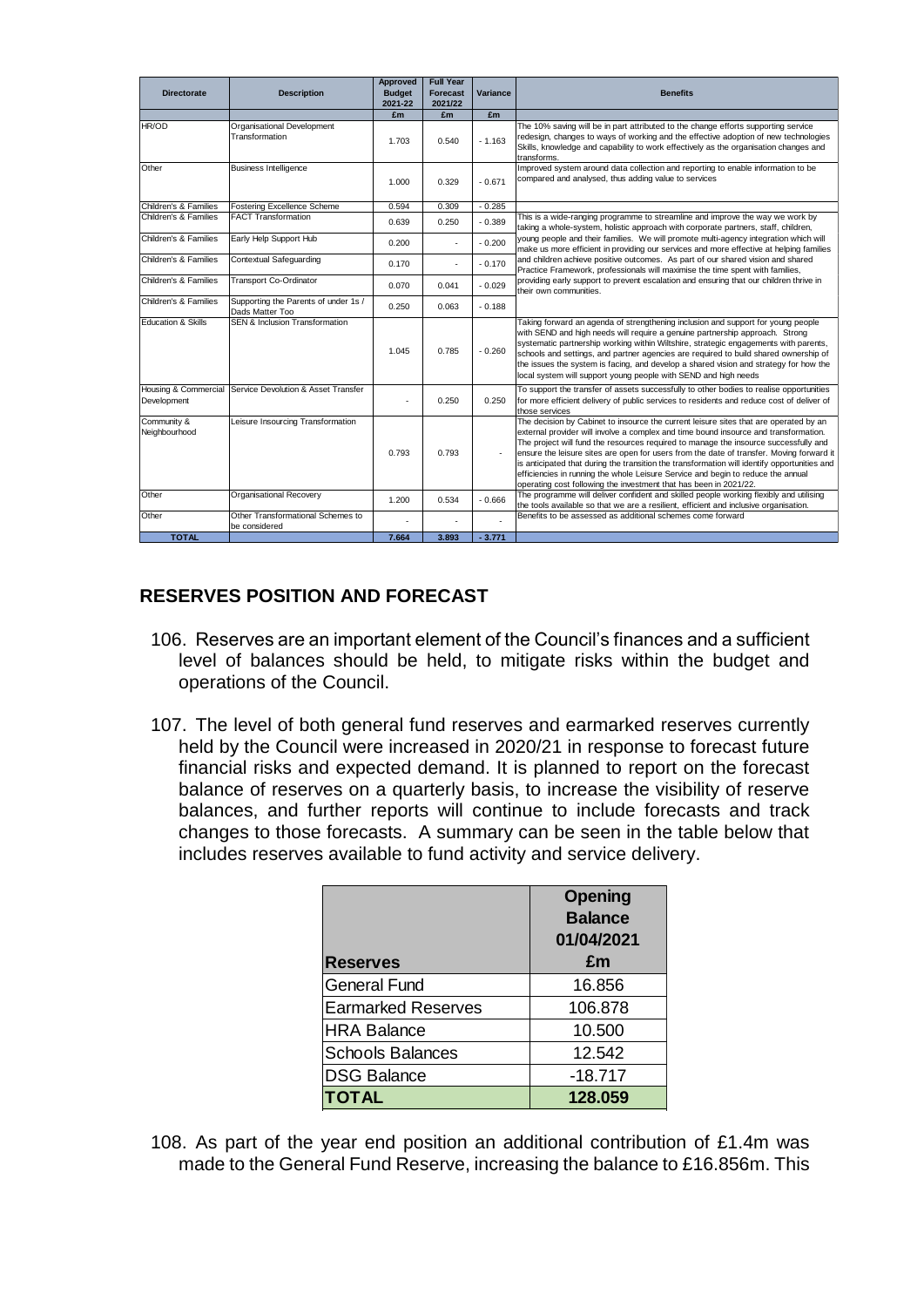was to provide additional resilience within the reserve to support the financial position in 2021/22 and to allow for financial risks and a lead in time for recovery.

- 109. New earmarked reserves were created for Budget Equalisation, Latent Demand and Collection Fund Volatility, these were set up to manage specific financial impacts. As part of the 2021/22 budget, planned drawdowns were included of £4.165m from the Budget Equalisation reserve and £4.279m from the Collection Fund Volatility reserve.
- 110. At the July meeting, Cabinet approved an additional £0.861m draw down from the latent demand reserve to fund the required part year investment in capacity within SEND and Inclusion Services in 2021-22 which is reflected as a commitment against this reserve and can be seen in Appendix B. It is intended that the balance of the Latent Demand reserve will be drawn down when evidence is presented that shows demand exceeds the metrics on which the budget was based.
- 111. As at quarter 2 there remains no recommended draw down from the Latent Demand reserve, however the funding commitment for SEND and Inclusion has been allowed for, as shown in Appendix B, but will be formally requested later in the year when there is greater certainty on the overall financial position of the council.
- 112. The overall council underspend position will be requested to be transferred to the Budget Equalisation Reserve at year end to provide additional capacity to support the budget setting process for future years. The current quarter 2 forecast is an underspend of £10.776m and is reflected in Appendix B. Any underspend on the Towns Recovery budget will be requested to be transferred to a specific earmarked reserve at year end to allow for future initiatives to be funded (as detailed in paragraph 64). Any overachievement of income in Streetworks in the Highways service will be requested to be transferred to a specific ear-marked reserve at year end and ringfenced for the Ash Die back programme for 2022/23 (as detailed in paragraph 71).
- 113. The 2021/22 opening balance of Local Authority Earmarked Reserves total £106.878m, at quarter one drawdowns are requested for £10.444m as described above and included in the budget and a recommendation to draw down £0.043m from Public Health Earmarked reserve was approved at the Cabinet meeting in September.
- 114. The Public Health drawdown will be used to fund the recruitment of a fixed term post to deliver the Making Every Contact Count (MECC) programme in the current financial year. The MECC programme is an approach to changing behaviour in order to have a positive effect on the health and wellbeing of individuals, communities and populations.
- 115. A full list of Earmarked reserves and movements is presented in Appendix B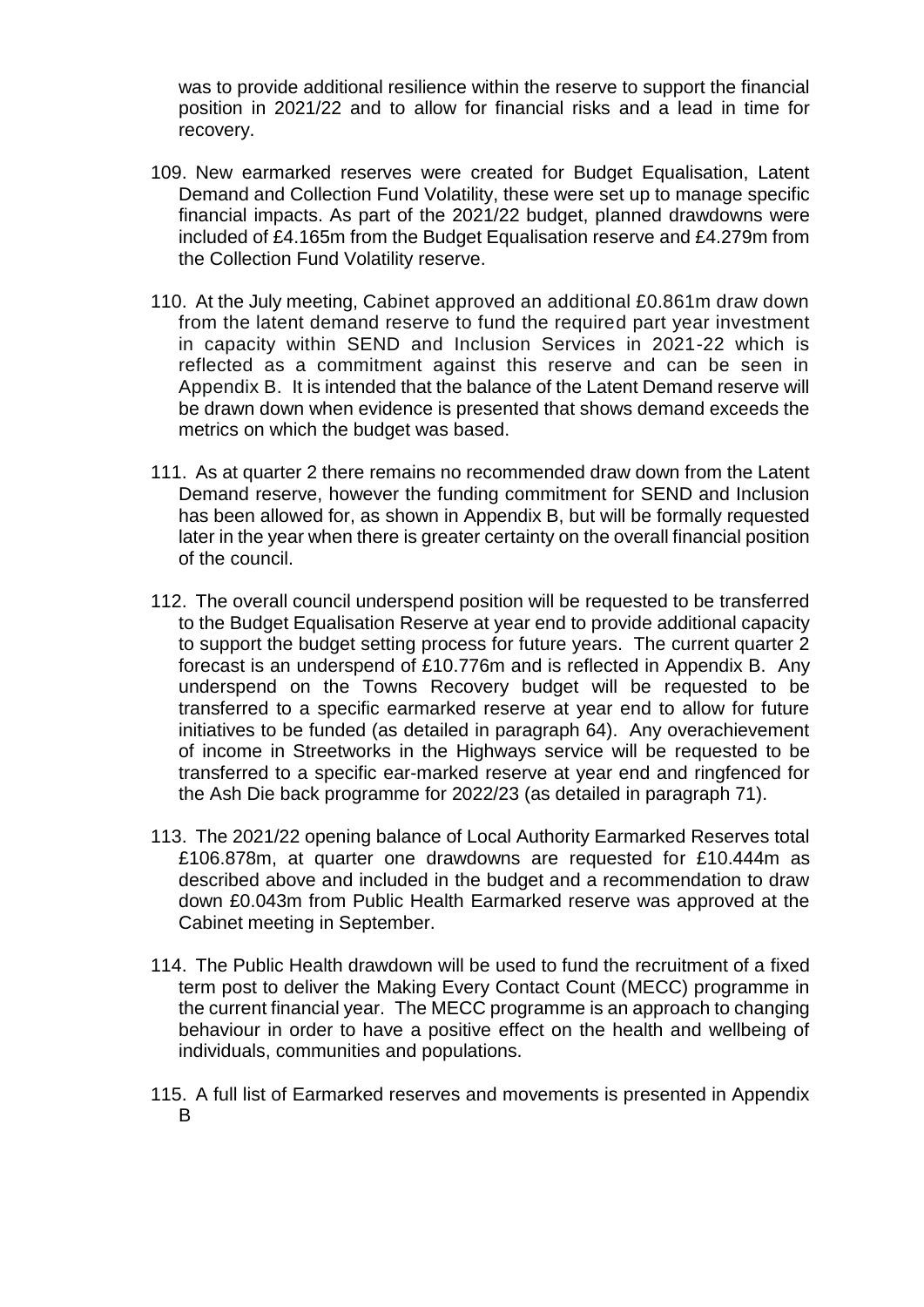## **MEDIUM TERM FINANCIAL STRATEGY AND BUDGET GAP UPDATE**

116. Following on from the report to Cabinet at its meeting on 14 September where an updated budget gap of £40.9m for 2022/23 was reported reviews have continued to assess the assumptions used within the medium-term financial planning model. The forecast budget gap for the next financial year (2022/23) is now £39.6m as shown in the table below and an explanation of the movements is included in the below paragraphs.

| <b>Revised Budget Gap as at Oct 2021</b>             | £m    |
|------------------------------------------------------|-------|
| Budget Gap - Sept 2021                               | 40.9  |
| Impact of NI increases                               | 1.0   |
| Energy Inflation increase                            | 1.5   |
| Leisure in-source assessment of on-going requirement | (1.2) |
| and Income target level increased                    |       |
| Waste & Streetworks income assumption                | (0.8) |
| Inflation adjustment in ASC                          | (0.7  |
| Move to revised model of demand                      | (0.9) |
| Amendment on IS demand/costs                         | (0.2) |
|                                                      |       |
| Estimated Budget Gap for 2022/23 as at Oct 2021      |       |

- 117. Following the government announcement on 7 September for plans to increase funding of health and social care through an increase in national insurance a high level assessment of the impact of this for the council has been made and £1m added into the base budget in 2022/23.
- 118. Energy Inflation has been reviewed and increased in light of industry increases. The Council have advance purchased at a level of 85% to safeguard 2022/23 but this will still require an increase to Gas budget of 60% and electricity budget of 35%.
- 119. On the 1 October the ten externally operated Leisure Centres transferred back to the Council. A full year budget has been developed for 2022/2023 using the transfer information, new contract agreements and Income price realignment and forecast at 90%, 10% has been allowed for loss of members. Overall, this is showing that the base budget can be reduced by £0.600m. In addition, the inhouse Leisure centre income budget assumption has been reassessed and income targets are being put back to pre COVID-19 levels, this is a further £0.400m. The service is promoting and incentivising members and are confident that this can be achieved in 2022/2023.
- 120. Income budgets for Waste Services Green Waste, Bulky and HRC Recyclable and Highways Services, Streetworks have been reviewed in light of the quarter 2 forecasts and as demand is expected to continue the targets have been increased by £0.800m.
- 121. There has been a small reduction in the inflationary requirement assumed for Adult Social Care of (0.239m). This is predominantly due to refreshing the data against which inflationary impacts had been calculated for the cohort of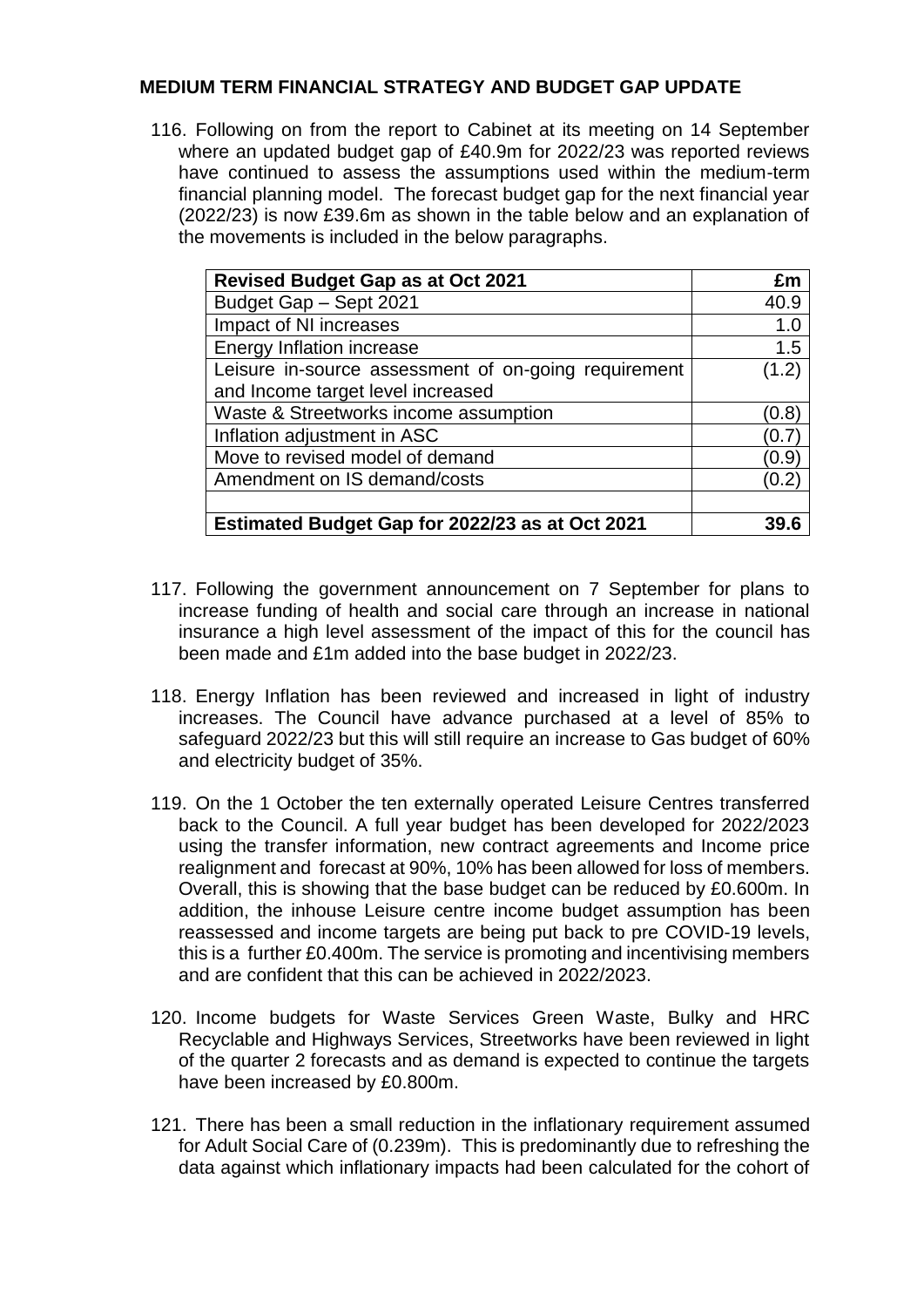people being supported as of September 2021, rather than any significant changes to assumptions on the rates of inflation. In addition, an adjustment of (£0.482) for expected increased income from client contributions has been made. This reflects the expected changes to people's financially assessed contribution in line with the expected inflationary increase in the state pension for those of state pension age, or increased benefits for those below state pension age.

- 122. In Adult Social Care the approach to budgeting for anticipated demographic pressures has until now been to use the Office of National Statistics projections of population growth. This year the method has changed, as it is believed that this approach does not take into account sufficiently well the change in the numbers of people who might need Adult Social Care. Instead, indices developed by the Institute of Public Care – Projecting Older People Population Information (POPPI) and Projecting Adult Needs and Service Information (PANSI) – have been used instead. This has slightly increased the demographic pressure for Access & Reablement, and reduced it for Learning Disabilities and Mental Health, with a net overall reduction of (£0.909m)
- 123. A pressure of £0.2m for Information Services has been removed. This was to cover the new revenue costs of the Digital programme however the programme has been delayed and remodelled. Going forward schemes will only be taken forward if they can deliver savings or efficiency's and cover the additional revenue running costs.

#### **Overview and Scrutiny Engagement**

124. Regular reports are taken to Overview & Scrutiny relating to the Council's financial position. This report is being considered at the meeting of Financial Planning Task Group on 26 November 2021.

#### **Safeguarding Implications**

125. None have been identified as arising directly from this report.

#### **Public Health Implications**

126. None have been identified as arising directly from this report.

#### **Procurement Implications**

127. None have been identified as arising directly from this report.

#### **Equalities Impact of the Proposal**

128. None have been identified as arising directly from this report.

#### **Environmental and Climate Change Considerations**

129. None have been identified as arising directly from this report.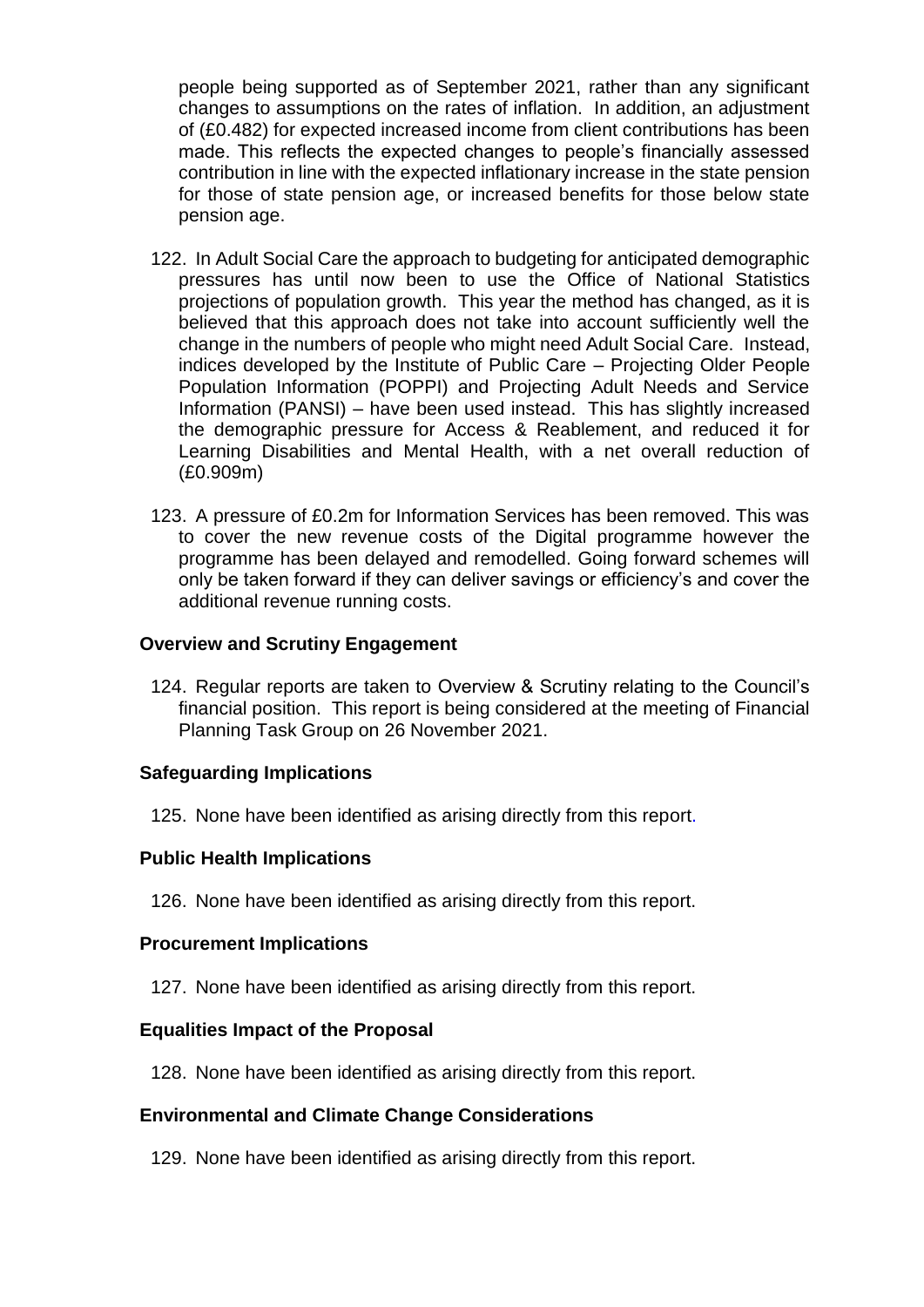## **Risks that may arise if the proposed decision and related work is not taken**

130. If the Council fails to take actions to address forecast shortfalls, overspends or increases in its costs it will need to draw on reserves. The level of reserves is limited and a one-off resource that cannot be used as a long-term sustainable strategy for financial stability.

## **Risks that may arise if the proposed decision is taken and actions that will be taken to manage these risks**

131. Ongoing budget monitoring and management, of which this report forms part of the control environment, is a mitigating process to ensure early identification and action is taken. Risks associated with service delivery and the level of reserves will be raised as and when proposals are brought forward as part of the budget setting process.

## **Financial Implications – Section 151 Officer Commentary**

- 132. This report is the second for the current 2021/22 financial year and the forecast for the financial year is a secure financial position for the Council in 2021/22, given the level of uncertainty when the budget was set back in February 2021, and also allows the Council to put aside more one off funding into reserve to enable the balancing of the MTFS in future.
- 133. This builds on the quarter 1 position and follows the outturn position for the last financial year where the Council was able to prudently set aside reserves to deal with potential latent demand for services and the uncertainty on the volatility on the collection of council tax and business rates.
- 134. Although there are pressures within the Council, as reported, these are being managed overall and although there was uncertainty, these assumptions on demand will continue to be reviewed throughout the year but as yet, apart from the Cabinet decision on SEND&I, there are no further requirements to draw from the latent demand reserve that cannot be met from within existing budget provision. Indeed, the revisions to the budget for the current demand have been used to revised the base budget assumptions for 2022/23 and have helped contribute to lowering the estimated gap.
- 135. The forecast underspend allows the Council to act prudently once again. Putting further funds aside, with the proposal to transfer the underspend this financial year into the budget equalisation reserve and build upon the funds that were created last financial year.
- 136. Any use of reserves will only ever be a one off and is not sustainable in delivering Council services on an ongoing basis. It will however allow the time for transformation and the reduction of spending to take place, but inevitably the Council has to achieve this to operate within the funds available to it.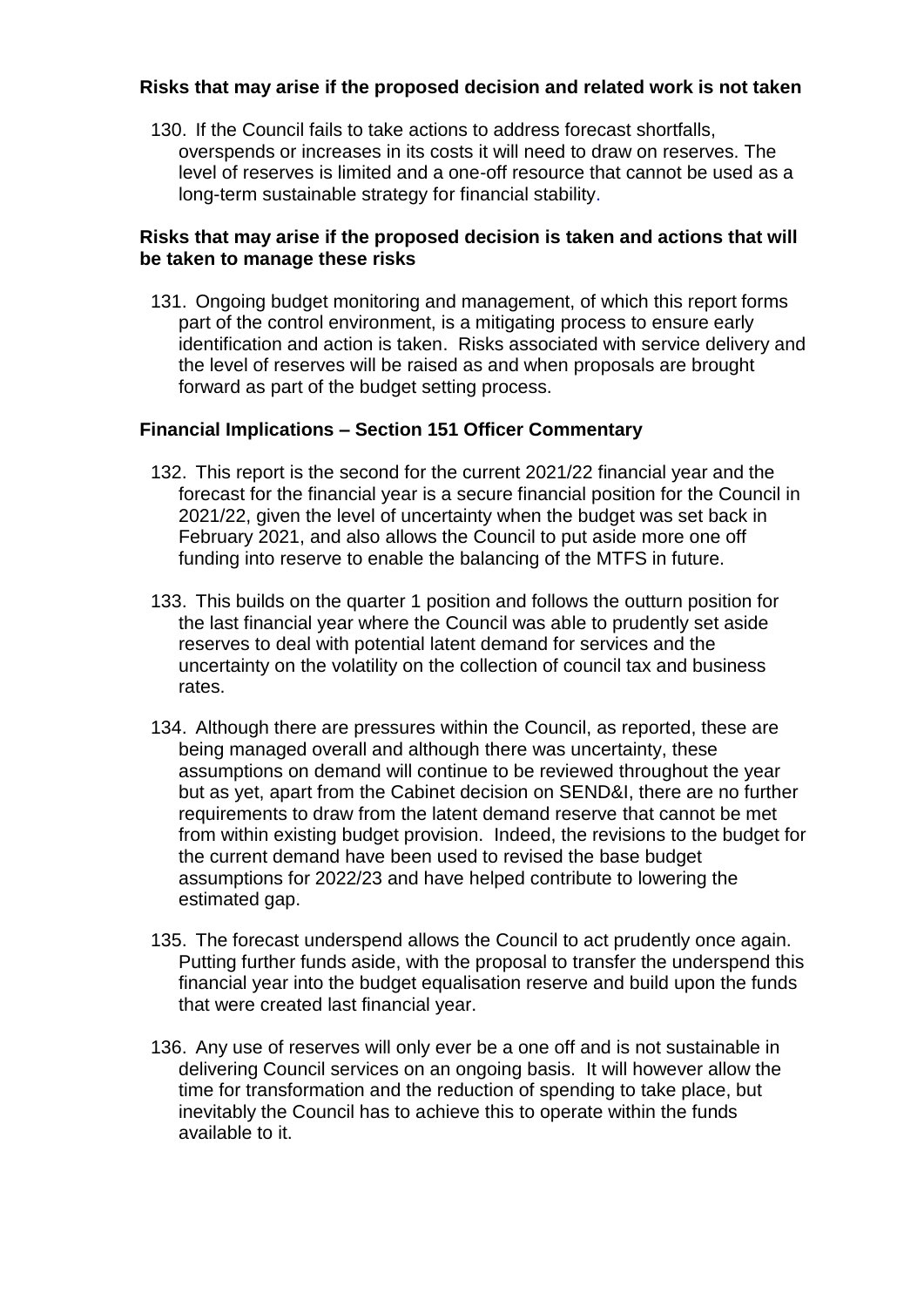137. Mid-Year into 2021/22 is building on the continuance of sounds financial management and control and rebasing service spend for the level of demand that is being presented now. It demonstrates that the Council can operate within its budget, can prudently set aside funds to help manage future sustainability but be under no illusion that difficult decisions still lie ahead when setting the 2022/23 budget and MTFS.

## **Legal Implications**

138. None have been identified as arising directly from this report.

#### **Workforce Implications**

- 139. If the Council fails to take actions to address forecast shortfalls, overspends or increases in its costs it may need to implement further spend controls, or if the position is deemed critical unplanned service rationalisation may be required. This could impact on the workforce, and may include changes to roles or redundancies. Ongoing budget monitoring and management, of which this report forms part of the control environment, is a mitigating process to ensure early identification and action is taken.
- 140. Proposals around how the budget gap will be bridged and ultimately closed will be formulated over the coming months. These proposals will look at all avenues open to the Council and will inevitably look at the service the Council provides from a statutory and discretionary level as well the costs that fall within those services most notably third party spend and staffing. Changes to workforce will be minimised in so far as they can be with mitigations such as holding vacancies where possible. Any impact on the workforce will follow the council policies and will include union consultation when appropriate.

## **Options Considered**

- 141. Budget monitoring forms part of the financial control environment and it is important to provide reporting on all aspects of financial management and performance to Cabinet and the public, including delivery to plans, variances and risks and impacts.
- 142. There is a statutory requirement to set a balanced budget. This report is an update report that outlines to members the latest position in respect to the Budget 2022/23 following the previous update in September.

#### **Conclusions**

143. The report supports effective decision making, ensures a sound financial control environment and ensures members are updated on the latest position for the budget for 2022/23.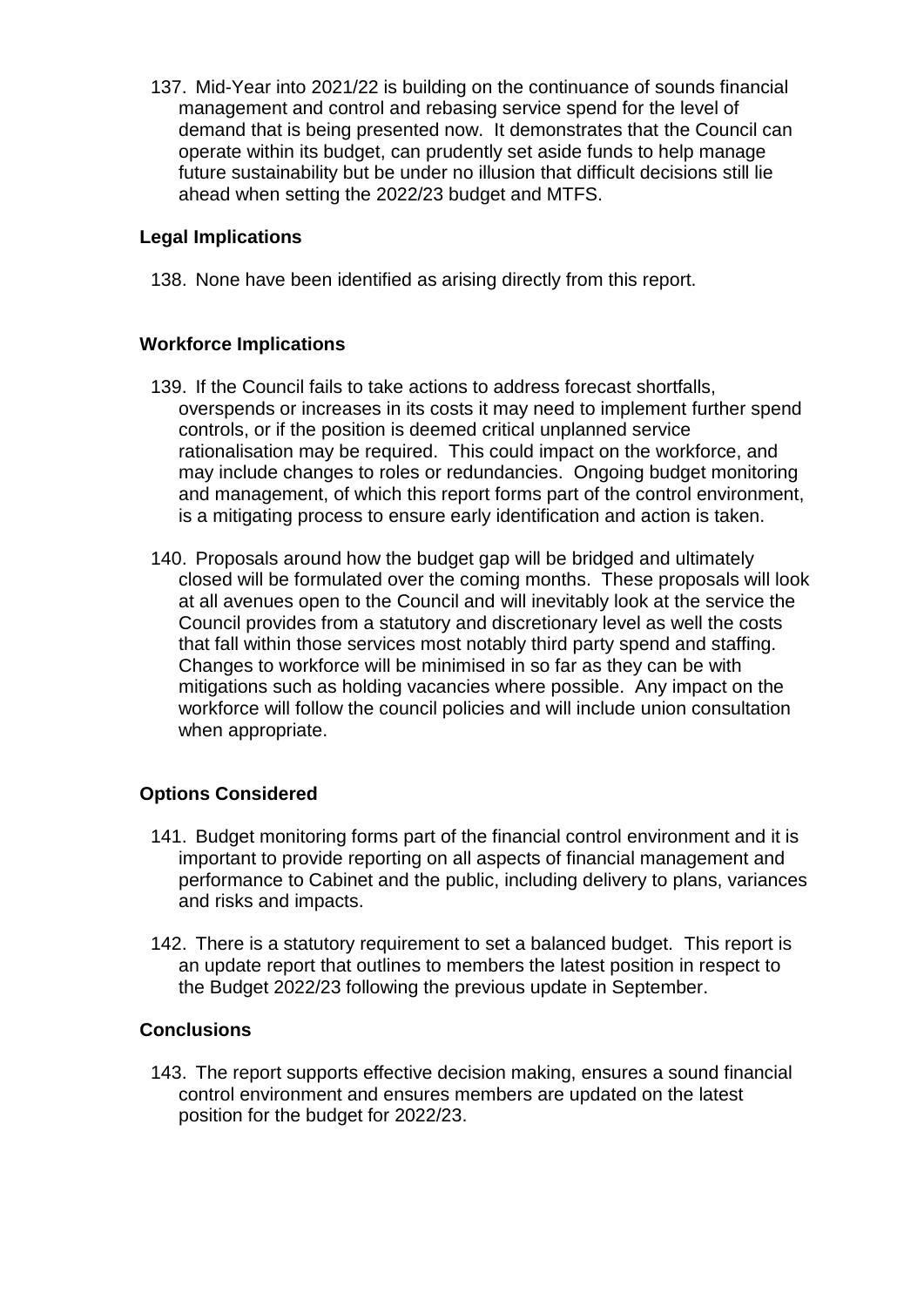#### **Andy Brown (Corporate Director - Resources and Deputy Chief Executive (S151 Officer),** [andy.brown@wiltshire.gov.uk](mailto:andy.brown@wiltshire.gov.uk)

#### Report Authors:

Andy Brown, Corporate Director of Resources and Deputy Chief Executive (S151 Officer) - andy.brown@wiltshire.gov.uk Lizzie Watkin, Assistant Director of Finance and Deputy S151 Officer – lizzie.watkin@wiltshire.gov.uk Leanne Sykes, Head of Finance, Growth, Investment & Place Marie Taylor, Head of Finance, Children & Education Neil Haddock, Head of Finance, Adults

31/10/2021

## **Appendices**

Appendix A: Revenue Budget Movements Appendix B: Forecast Reserves Position 2021/22 Quarter 2

#### **Background Papers**

The following documents have been relied on in the preparation of this report:

Wiltshire Council's Financial Plan Update 2021/22, Medium Term Financial Strategy 2025/26 and Capital Programme and Strategy - Full Council, 23 February 2021

<https://cms.wiltshire.gov.uk/ieListDocuments.aspx?CId=130&MId=13056&Ver=4>

Financial Year 2021/22, Quarter One Revenue Budget Monitoring Report – Cabinet, 14 September 2021

<https://cms.wiltshire.gov.uk/ieListDocuments.aspx?CId=141&MId=13771&Ver=4>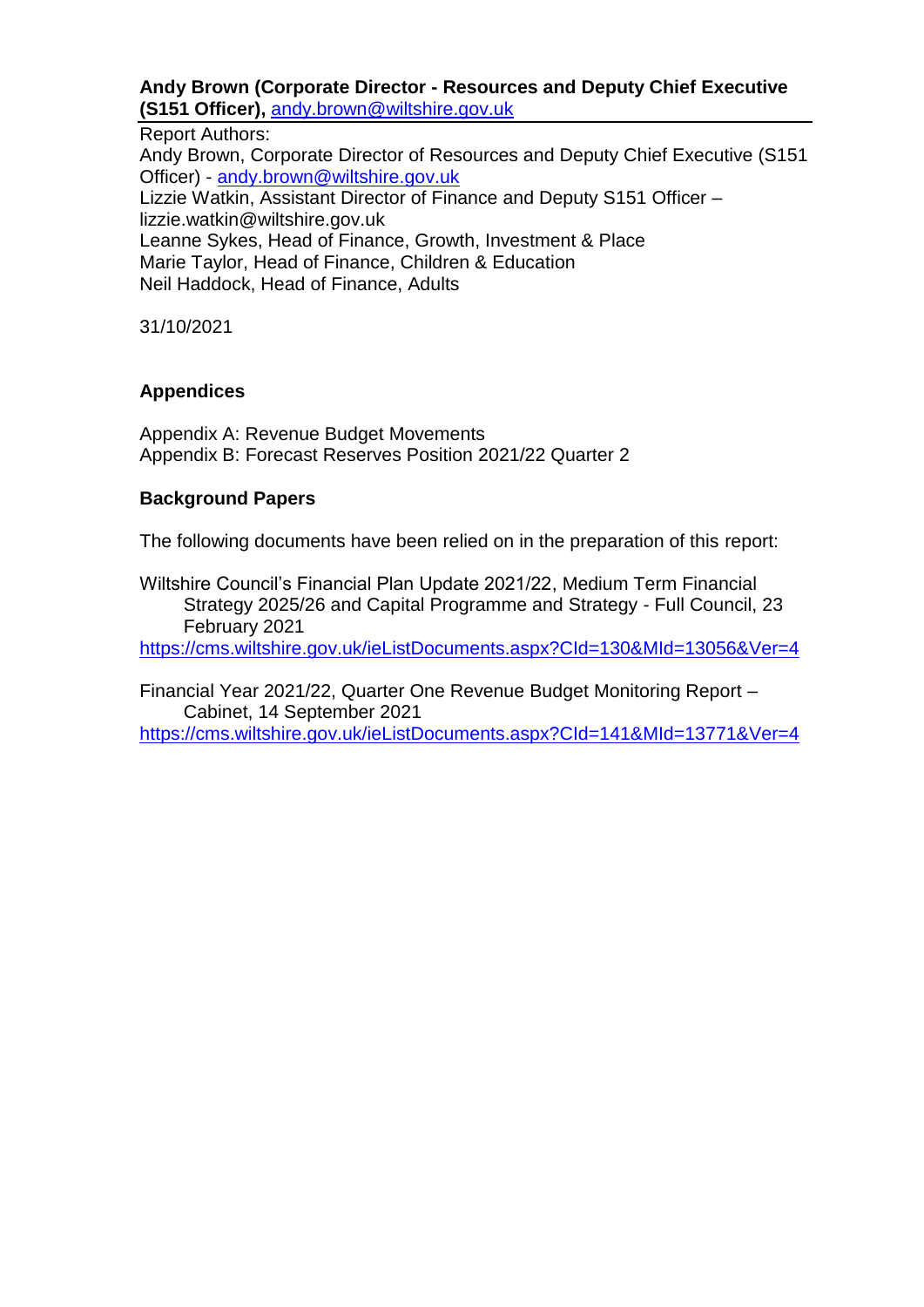## **Appendix A – Revenue Budget Movements**

|                                                      | Original<br><b>Budget</b><br>2021/22 | <b>Structure</b><br>Changes &<br><b>Technical</b><br><b>Changes</b><br>(post budget<br>setting) | <b>Budget</b><br>movements<br>approved by<br><b>CLT</b><br>Q1/Q2 | <b>Revised</b><br><b>Budget Q2</b> |
|------------------------------------------------------|--------------------------------------|-------------------------------------------------------------------------------------------------|------------------------------------------------------------------|------------------------------------|
|                                                      | £m                                   | £m                                                                                              | £m                                                               | £m                                 |
| <b>Corporate Director People</b>                     |                                      |                                                                                                 |                                                                  |                                    |
| Family & Children Services                           | 59.185                               | 0.026                                                                                           | $-0.362$                                                         | 58.849                             |
| <b>Education &amp; Skills</b>                        | 19.057                               |                                                                                                 | $-0.446$                                                         | 18.611                             |
| Learning Disabilities & Mental Health                | 78.007                               | $\blacksquare$                                                                                  | 0.125                                                            | 78.132                             |
| Access & Reablement                                  | 50.709                               | $\overline{\phantom{a}}$                                                                        | $-0.320$                                                         | 50.389                             |
| Commissioning - Adults                               | 24.153                               | $\blacksquare$                                                                                  | $-0.209$                                                         | 23.944                             |
| Commissioning - Childrens                            | 5.068                                | $\overline{a}$                                                                                  | $-0.067$                                                         | 5.001                              |
|                                                      |                                      |                                                                                                 |                                                                  |                                    |
| <b>Corporate Director Resources</b>                  |                                      |                                                                                                 |                                                                  |                                    |
| Finance                                              | 5.411                                |                                                                                                 | $-1.313$                                                         | 4.098                              |
| <b>Strategic Procurement</b>                         | 1.583                                | $\overline{a}$                                                                                  | $-0.070$                                                         | 1.513                              |
| Programme Office & Systems Thinking                  | 1.205                                | $\overline{\phantom{a}}$                                                                        | $-0.162$                                                         | 1.043                              |
| Housing & Commercial Development                     | 16.961                               | $\overline{a}$                                                                                  | $-0.030$                                                         | 16.931                             |
| Digital & Information                                | 11.406                               | $\overline{\phantom{a}}$                                                                        | 0.007                                                            | 11.413                             |
|                                                      |                                      |                                                                                                 |                                                                  |                                    |
| <b>Corporate Director Place</b>                      |                                      |                                                                                                 |                                                                  |                                    |
| Economic Development & Planning                      | 4.745                                | 0.560                                                                                           | $-0.221$                                                         | 5.084                              |
| Communities & Neighbourhood                          | 39.966                               | $-1.234$                                                                                        | $-0.211$                                                         | 38.521                             |
| Highways & Environment                               | 54.630                               |                                                                                                 | $-2.146$                                                         | 52.484                             |
|                                                      |                                      |                                                                                                 |                                                                  |                                    |
| <b>Chief Executive Directorates</b>                  |                                      |                                                                                                 |                                                                  |                                    |
| Legal, Electoral & Registration                      | 7.755                                | $-0.934$                                                                                        | $-0.004$                                                         | 6.817                              |
| HR & Organisational Development                      | 3.205                                | 2.151                                                                                           | 0.038                                                            | 5.394                              |
| <b>Public Health</b>                                 | 1.541                                |                                                                                                 | $-0.033$                                                         | 1.508                              |
| Corporate Directors & Members                        | 3.386                                | $-0.370$                                                                                        | 0.210                                                            | 3.226                              |
| <b>Commercial Savings</b>                            | $\overline{a}$                       | $\overline{a}$                                                                                  | 0.102                                                            | 0.102                              |
|                                                      |                                      |                                                                                                 |                                                                  |                                    |
| Corporate                                            |                                      |                                                                                                 |                                                                  |                                    |
| Movement to/from Reserves                            | $-8.444$                             | $\blacksquare$                                                                                  | $-0.043$                                                         | $-8.487$                           |
| <b>Capital Financing</b>                             | 25.320                               | $\blacksquare$                                                                                  | 1.847                                                            | 27.167                             |
| Corporate Costs (formerly Restructure & Contingency) | 1.087                                | $-0.199$                                                                                        | 3.308                                                            | 4.196                              |
| <b>Corporate Levies</b>                              | 6.625                                |                                                                                                 |                                                                  | 6.625                              |
| <b>COVID</b>                                         |                                      |                                                                                                 | $\blacksquare$                                                   |                                    |
| <b>General Fund Budget</b>                           | 412.561                              | $-0.000$                                                                                        | $\overline{\phantom{0}}$                                         | 412.561                            |
| <b>HRA</b> Budget                                    |                                      |                                                                                                 |                                                                  |                                    |
| <b>Total</b>                                         | 412.561                              | $-0.000$                                                                                        | $\qquad \qquad \blacksquare$                                     | 412.561                            |
| Funding                                              |                                      |                                                                                                 |                                                                  |                                    |
| <b>General Government Grants</b>                     | - 57.045                             | $\overline{\phantom{a}}$                                                                        | $\blacksquare$                                                   | $-57.045$                          |
| <b>Wiltshire Council Funding</b>                     | $-297.016$                           | $\overline{\phantom{a}}$                                                                        | $\blacksquare$                                                   | $-297.016$                         |
| <b>WC Business Rates Retention Scheme(BRRS)</b>      | $-58.500$                            | $\blacksquare$                                                                                  | $\blacksquare$                                                   | $-58.500$                          |
| <b>Total Funding</b>                                 | $-412.561$                           | $\blacksquare$                                                                                  | $\blacksquare$                                                   | $-412.561$                         |

\*structure changes are those where management responsibility has changed for certain service areas, as agreed by CLT, such as the change in management responsibility of Communications & Exec Office

\*\* technical changes are those where the presentation of the budget differs from that presented as part of the budget setting process such as the Capital Financing charges for Waste Vehicles that was originally shown in Highways & Environment now presented within Corporate, Capital Financing